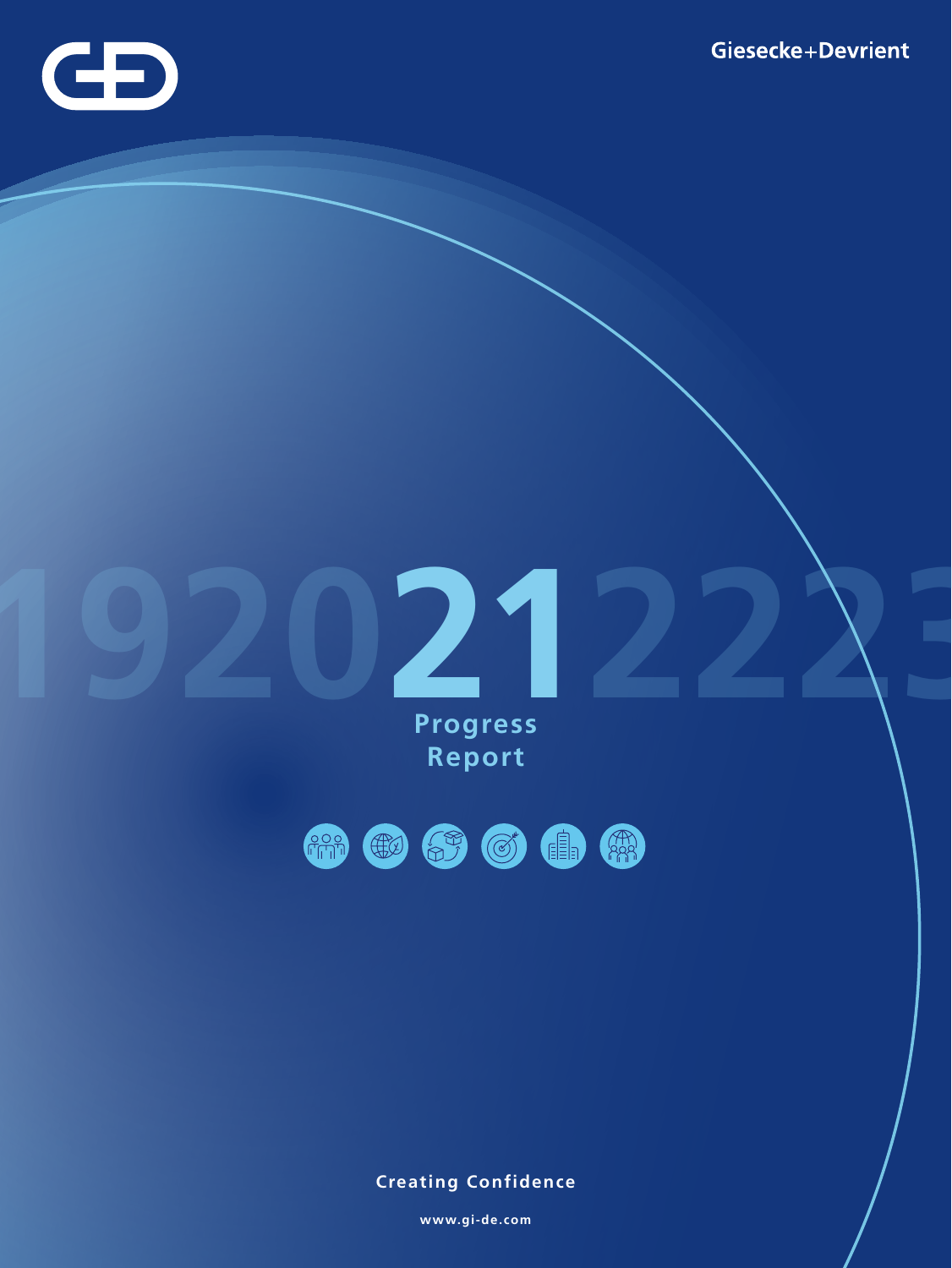## **Statement of Continued Support**

We live in a period of major societal challenges – from ongoing climate change and the continuing Covid-19 pandemic to rising social inequalities worldwide. At the same time, society is undergoing transformation, bringing changes in how we live and work.

Companies are one of the foremost change agents in this global transformation process. It is their responsibility to provide meaningful impetus. Consequently, they have to be prepared to adapt and continuously evolve.

As a provider of security technologies with a 170-year track record, we are aware of our responsibility and actively assume it. We see this process as an opportunity to address problems and provide solutions. As part of developing our strategy, we set a new and comprehensive goal for ourselves in 2021 with respect to sustainability. G+D positions itself as a leading sustainable company in its market segments and contributes to a society worth living through responsible action.

Our strategy is based on the three pillars Environment, Social and Governance, referred to collectively as ESG. We have established goals for each of these pillars that are clearly measurable and go beyond what is required by law. This allows us to more vigorously pursue sustainable development going forward.

We have also embedded sustainability more firmly into our organizational structures. In September 2021, we established a team "Corporate Sustainability" to ensure that our sustainability strategy is being applied Groupwide while also being continually refined. In addition, we established an ESG Committee at the Group level in 2022, chaired by me, which will guide the continued development of our sustainability strategy.

This report for the UN Global Compact provides an overview of Giesecke+Devrient's efforts to promote sustainability in fiscal year 2021. Our Business Sector Veridos, a joint venture with the German state-owned Bundesdruckerei, also became a signatory to the UN Global Compact in 2021. Veridos's activities are therefore considered in the relevant sections of the report.

In publishing our eleventh progress report, we are pleased to be also renewing our commitment to the UN Global Compact for another year.

I Munt

Dr. Ralf Wintergerst Group CEO Giesecke+Devrient

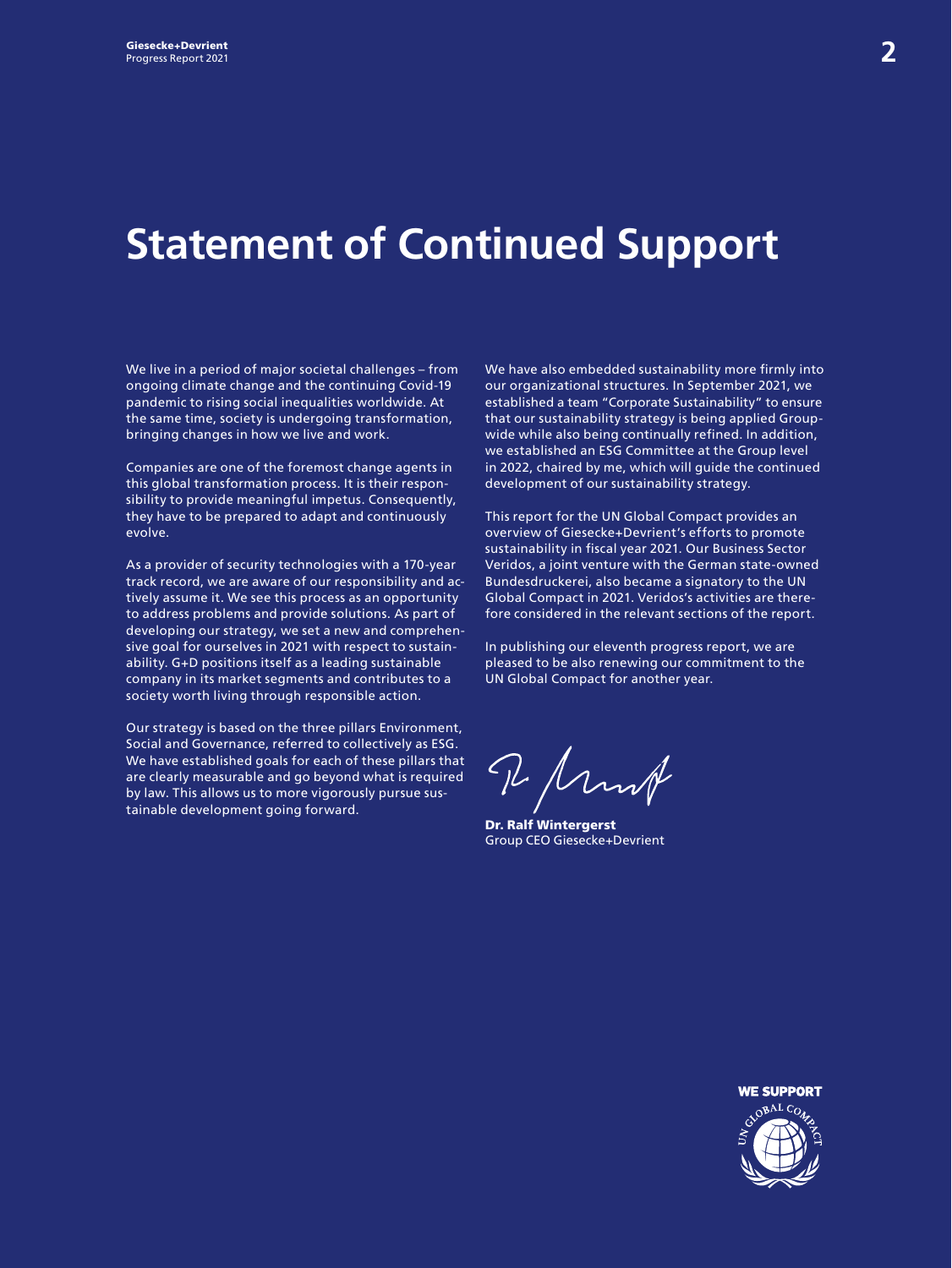**Siesecke+Devrient Security (1996)**<br>Progress Report 2021 Progress Report 2021

# **About Giesecke+Devrient**

**Giesecke+Devrient (G+D) is a global security technology provider headquartered in Munich, Germany. Founded in 1852, the company has a workforce of around 11,800 employees and generated sales of EUR 2.38 billion in the 2021 fiscal year. A total of 81 subsidiaries and joint ventures across 33 countries ensure customer proximity worldwide.**

Engineering trust through technology is G+D's core area of expertise. As a trusted partner to customers with the highest demands, G+D secures the essential values of the world. We develop customized technology in four major playing fields: payment, connectivity, identities, and digital infrastructures.

**Payment:** As a global market leader, G+D has a unique portfolio of solutions for public currencies as well as electronic and digital payment.

G+D provides solutions for end-to-end cash management. We produce and distribute banknote paper, banknotes, and technologically advanced security features. Our cash management solutions include banknote processing machines as well as complete cash center solutions. Complementary to this portfolio for physical currencies we also offer solutions for building and running a Central Bank Digital Currency (CBDC).

At the same time we are partner for the banking and finance sector with a comprehensive portfolio for smartcards and facilitate secure electronic and digital payment. In addition, we provide solutions for access and identity management in the health sector, for smart mobility and enterprises.

**Connectivity:** With a wealth of experience from securing connectivity, G+D is the trusted partner and pioneer for all challenges posed by the Internet of Things. We enable connections to mobile networks and the IoT, including SIM cards, SIM management services, eSIM management including secure operating systems as well as connectivity for enterprise IoT.

**Identities:** G+D supports governments and authorities around the world with reliable, integrated passport and identity solutions. Through Veridos, our joint venture with the German state-owned Bundesdruckerei, we offer innovative solutions for the authentication and verification of persons and objects. This includes highly secure physical and digital documents, border control and identification systems as well as eGovernment solutions.

**Digital Infrastructures:** As IT security partner to the Federal Republic of Germany, G+D enables digital sovereignty for governments, companies and society. Our listed subsidiary secunet is the leading European provider of high-quality cyber security solutions. secunet offers public authorities and industrial enterprises an extensive portfolio of products and consulting services around the protection of data and infrastructures and for the transmission, storage, and processing of information. This includes encryption technology up to the highest security level.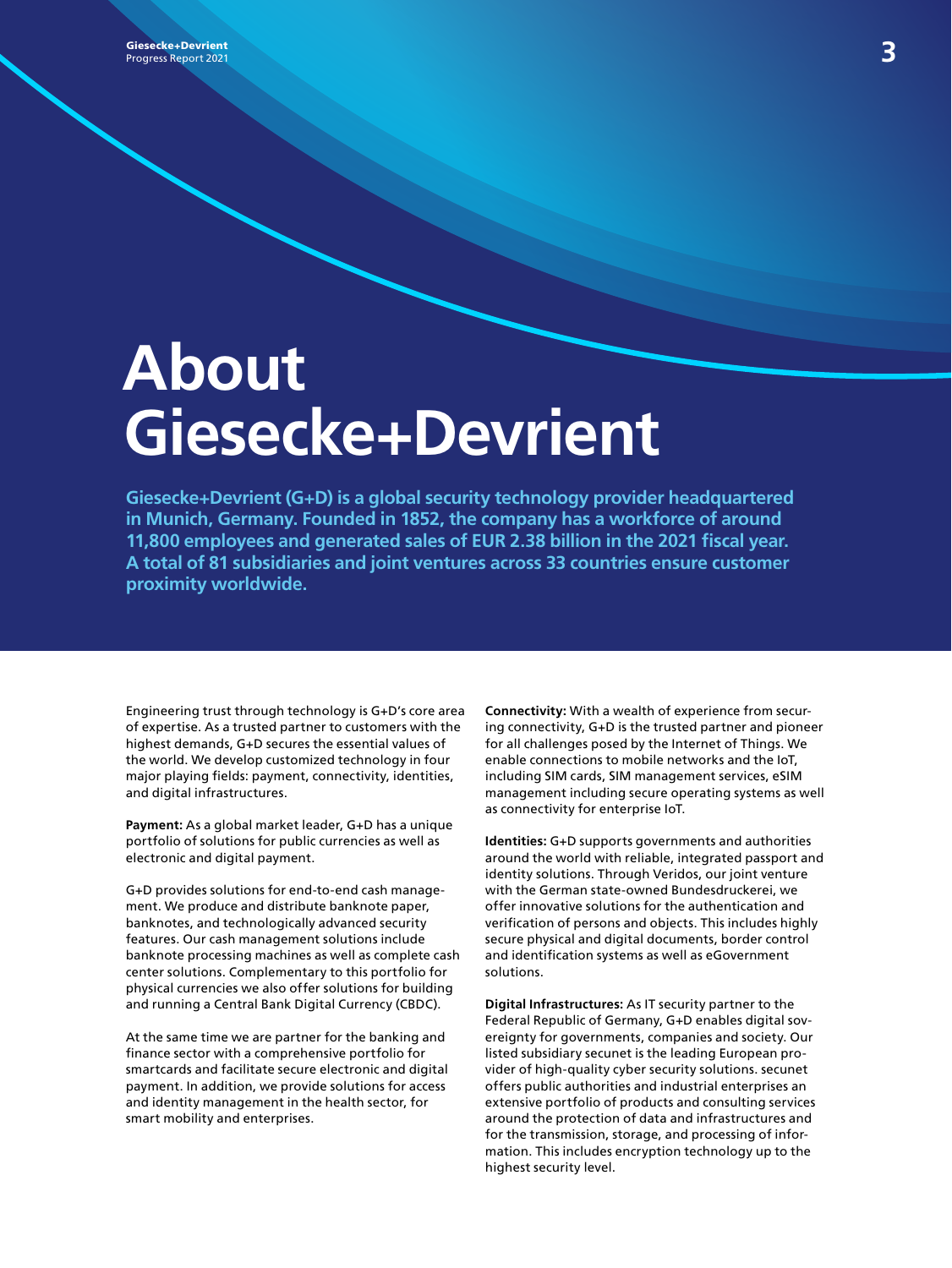# **Our Responsibility**

#### Global challenges

Weather phenomena and natural disasters that occurred in 2021, such as the devastating floods in Germany and the forest fires in the US and southern Europe, showed how urgent it is for progress to be made in fighting global climate change. Issues such as the loss of biodiversity and the depletion of natural resources were the focus of both political debate and media attention last year. At the same time, social concerns, such as the global inequities exacerbated by the Covid-19 pandemic, migrant and refugee flows, as well as diversity, and equal chances, call for increased global attention and action. In recent years, additionally consciousness raised of just how vulnerable global supply chains are – and how important it is that they be structured in an environmentally and socially sustainable manner.

Companies are key players in finding answers to the pressing problems of our time, as underlined by the United Nations in its Sustainable Development Goals (SDGs). SDGs identify what is germane to achieving a sustainable global business environment. Companies have to play an active role in achieving these goals: the design of their production processes, how they organize work, and their supply chains all have major environmental and social impacts. They can also make significant contributions to a sustainable development within the context of their core business activities through the products and solutions they provide.

#### Our responsibility – sustainability at G+D

G+D is keenly aware of its corporate responsibility and actively promotes environmentally and socially sustainable development. We want to intensify our commitment in this regard, which will involve the step-by-step transformation of our company. During 2021, we therefore made sustainability a focus of our strategic direction and drew up a new, comprehensive ESG strategy. Along with climate and environmental issues, diversity is another important element of our commitment to social sustainability. At the same time, we are placing increased focus on contributing to a society worth living through our products and solutions. Our core business activities encompass physical, electronic, and digital payments, secure mobile connections between people and things, safeguarding identities, and securing digital infrastructures. Our solutions help ensure that essential systems around the world remain stable and fully operational even in times of crisis. We additionally assist our customers in achieving their sustainability goals.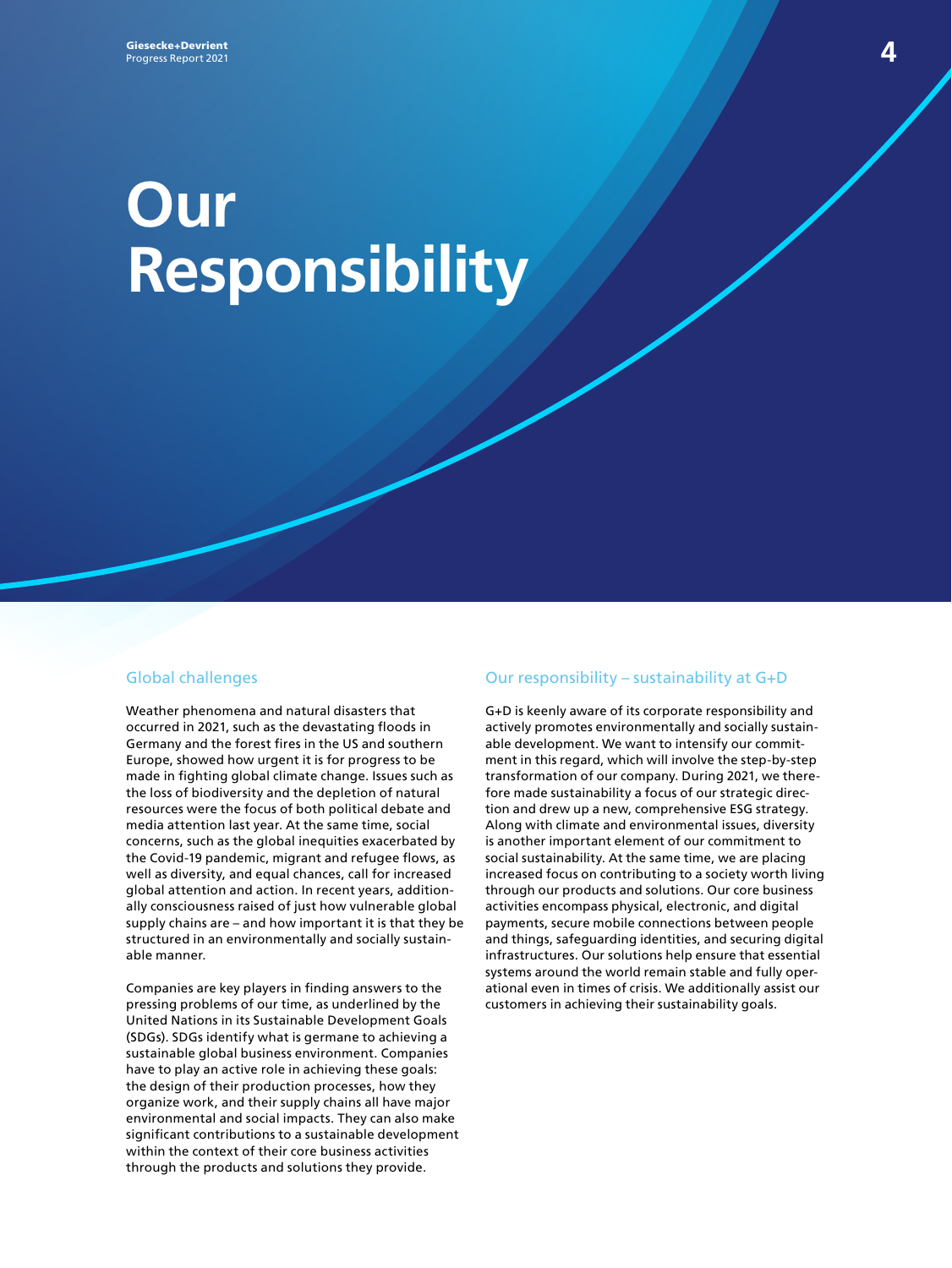#### The new sustainability strategy – from six CR principles to ESG

During the 2021 reporting year, as in previous years, we were guided by the six established G+D principles of corporate responsibility (CR): employees, environment, supply chain, business portfolio, business practices, and society. Consequently, this report is likewise structured around these same six principles.

Going forward, we will align our sustainability strategy with the ESG criteria and tailor the reporting structure accordingly, starting in the coming year. ESG stands for **E**nvironmental, **S**ocial, and **G**overnance.

• The environmental aspect will bring together our climate and environmental protection activities and our resource conservation measures. We are also planning to make our product portfolio even more sustainable and greener in the future. Developing and deploying sustainable technologies is a key action area in this respect.

- The social field covers health and safety at work, diversity, equality, training and development, and working in a modern work environment.
- Governance deals with responsible and forward-looking corporate management. In addition to sustainable investment and business models, governance includes digital responsibility, data privacy, ecologically and socially sustainable supply chains, as well as the integrity of our day-to-day business.

Along with the ESG criteria, the United Nation's SDGs form a second point of reference with respect to sustainability, our social commitment, and the continued improvement of our governance and corporate management. G+D particularly impacts nine of the seventeen SDGs. In the context of the SDG Ambition Initiative of the United Nations, we further strengthened our commitment to the SDGs in 2021, our alignment with the ESG criteria, and the associated strategic prioritization. We will continue with this effort in 2022.

## **ESG Dashboard**



**Climate: CO2 Emissions & Energy Consumption**

**Water**

**Waste & Circular Economy**

**Green Products and Technologies**





**Diversity & Equal Chances**

**Lifelong Learning & Development**

**Health & Safety**





#### **Social Governance**

**Compliance & Integrity (incl. Human Rights)**

**ESG Compatible Financing**

**Sustainable Investments/ Business Models**

**Digital Responsibility incl. Data Privacy**

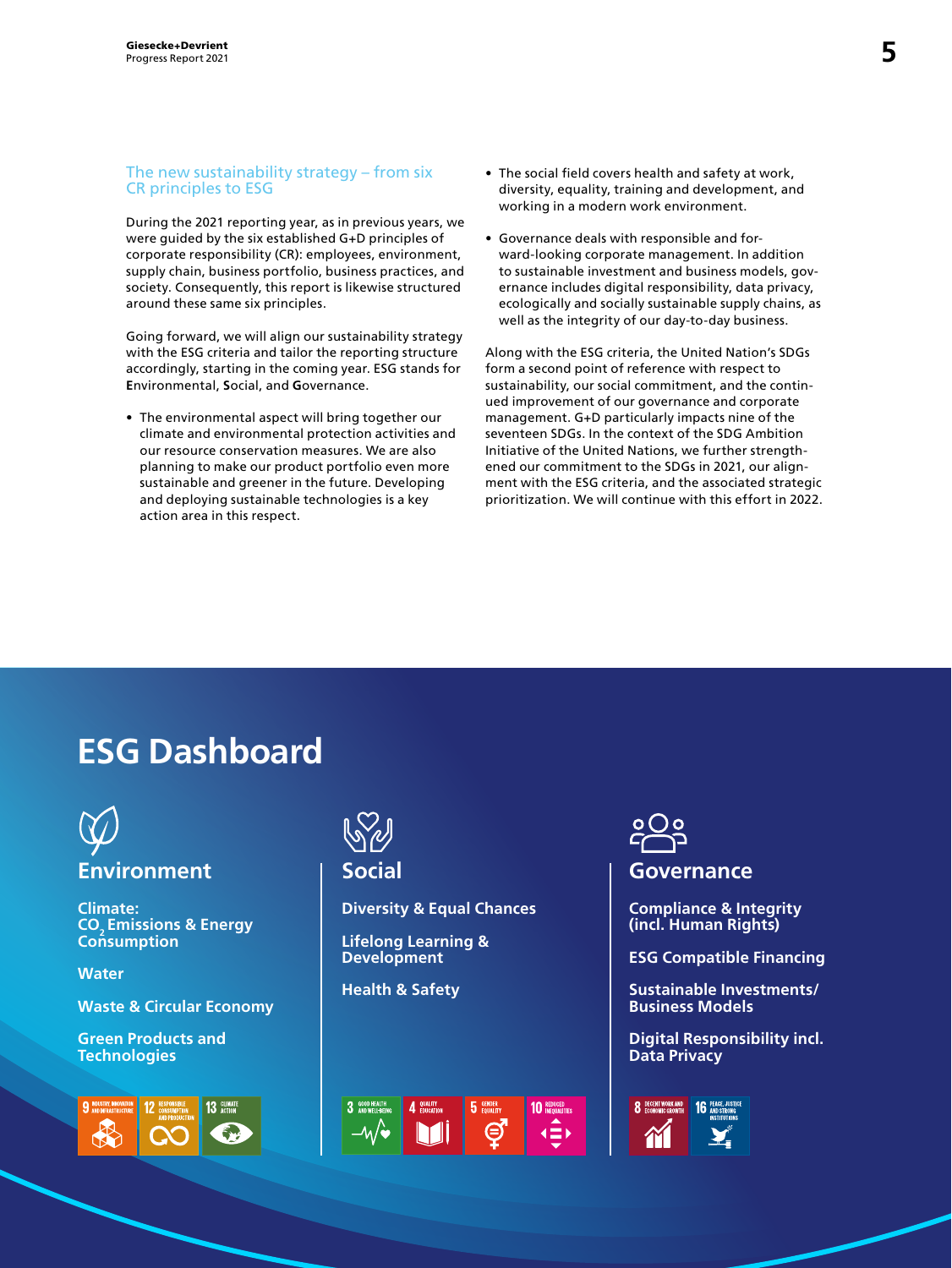#### Specific goals for sustainable development

During 2021, as part of the new sustainability strategy we developed initial specific goals for the three ESG criteria: With respect to environmental topics, we aim to reduce our Scope 1, 2, and 3 greenhouse gas emissions to net zero by 2040 (compared to 2020). In order to put this goal on a sound footing, we will submit the new climate goal for official recognition by the Science Based Target initiative (SBTi). At the same time, we also intend to reduce water consumption by ten percent by 2030 (likewise compared to 2020). With regard to social aspects, the focus is on our employees: we will increase the percentage of women in management positions, being guided here by the requirements for publicly traded companies. In addition, we will continuously expand our education and training programs. In terms of governance, we are continuing to enhance our compliance management system. We will further augment this system in 2022, thereby establishing a basis for complying to the requirements of Germany's Supply Chain Due Diligence Act (Lieferkettensorgfaltspflichtengesetz ). We will add additional ESG goals in the course of 2022.

We measure our success in achieving sustainability goals by means of selected, central KPIs. These include for example CO $_{\textrm{\tiny{2}}}$  emissions, workplace accidents, hazardous waste, and water treatment. With regard to supply chain sustainability, we established a Groupwide approach to the selection and auditing of suppliers based on sustainability criteria. This approach also covers topics such as human rights and conflict minerals. The specific targets are currently being developed.

#### New structures at G+D for increased sustainability

In September 2021, G+D launched a new Corporate Sustainability unit. This team works in collaboration with staff in CR-related areas, such as HR, Legal + Integrity, and Purchasing, and is dedicated to addressing all ESG matters. Its responsibilities include developing goals, evolving G+D's sustainability strategy, and monitoring its implementation. The team reports directly to the Group CEO. In addition, early in 2022, an ESG committee has been established at the Group level headed by the Group CEO. This committee defines the cornerstones of the ESG strategy, draws up requirements, makes recommendations, and has veto rights with respect to business operations where activities conflict with the Group's corporate sustainability goals.

## **Outlook: Expanding reporting obligations**

**In April of 2021, the European Commission prepared a proposal for updating corporate reporting requirements. While this directive has not yet been fully approved, various changes that apply to businesses will arise as a result. Going forward, large but nonlisted companies like G+D will be subject to reporting obligations. In addition, an auditing requirement will be introduced. Companies will be required to report their primary risks with respect to sustainability and how they are managing them as well as specifying the most significant negative impacts the company has on sustainability factors. G+D monitors further developments relating to reporting obligations and will augment its own reporting and risk analysis activities accordingly.**

#### Networking and information sharing with regard to sustainability

Open and transparent dialog with stakeholders outside the company remains an important element in the ongoing development of our sustainability strategy as well as of G+D's commitment to sustainability. We are exchanging information with other companies and with actors involved in climate protection initiatives, such as the CDP (formerly: Carbon Disclosure Project). We are also active in the German network of the UN Global Compact. In 2021, G+D participated in the SDG Ambition Initiative of the UN Global Compact and was subsequently involved in the Climate Ambition Accelerator, which provided substantive input for the development of the new G+D climate goal. G+D has been a member of the Munich Business Climate Pact since its foundation. As a member, we engage in dialog with important local stakeholders with the aim of achieving lasting CO<sub>2</sub> reductions.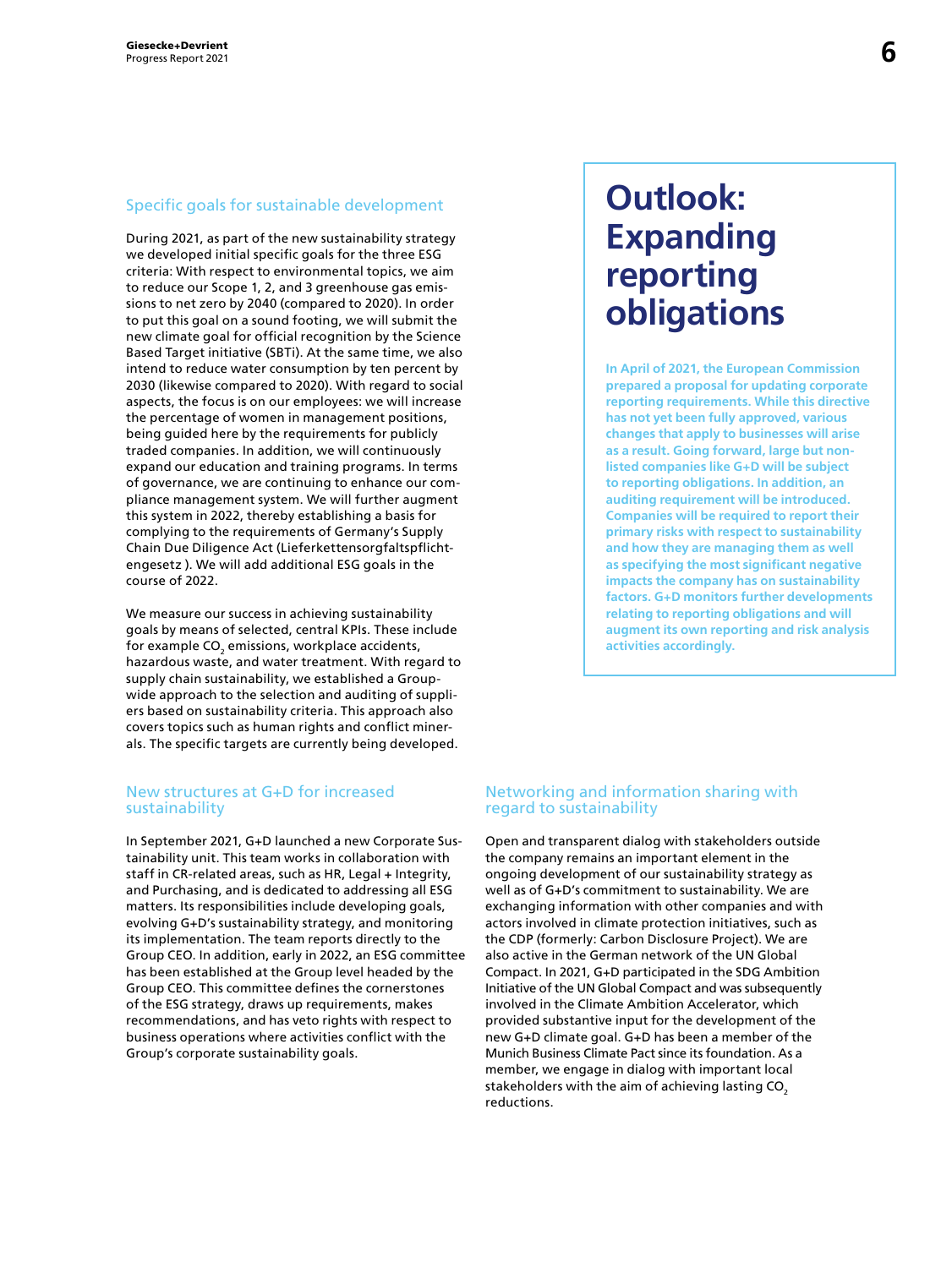## **G+D CR Principles**



**Principle 1: Responsibility to our employees** 



**Principle 4: Responsibility through our business portfolio**



**Principle 2: Responsibility to our environment**



**Principle 5: Responsibility for our business practices**



**Principle 3: Responsibility in our supply chain**



**Principle 6: Responsibility for our society**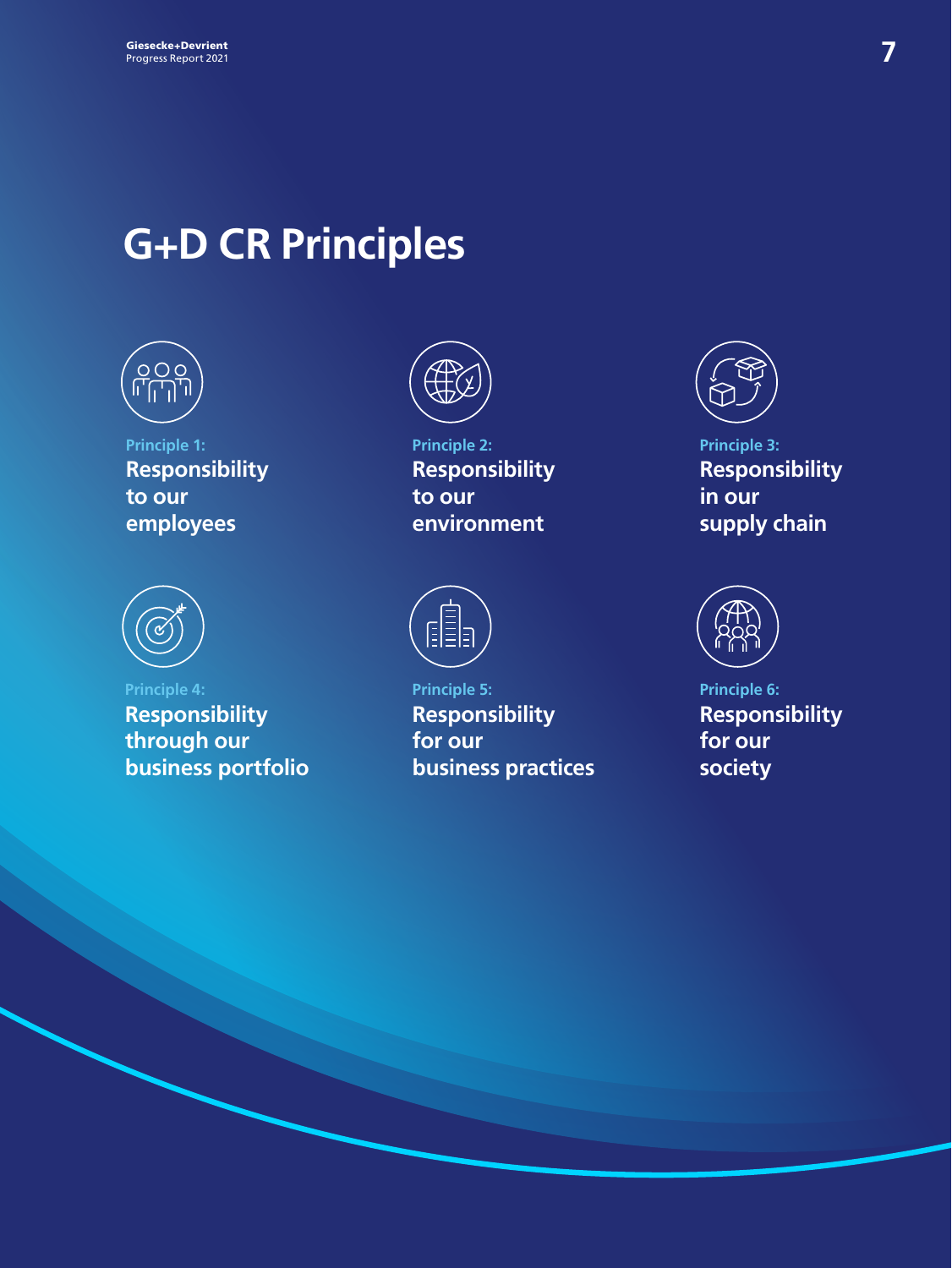

## **Principle 1: Responsibility to Our Employees**

**Last year continued to be marked by the Covid-19 pandemic. Accordingly, the health and safety of our employees remained a central concern. At the same time, the nature of how and where we work changed. Through our Group-wide initiative "Growing Together", we continue to evolve the work environment at G+D and are collaborating to shape how we work in the future. In the past year, we also made the topic of diversity a central aspect of G+D's strategic orientation.** 

#### **Growing Together**

As part of this initiative, we began gathering ideas back in 2020 on how we want to go about working together at G+D. This led us to develop four main areas to focus on: flexible office, mobile work, new work, and platforms and tools. In 2021, we focused on putting the strategy paper into practice, concentrating on our headquarter in Munich, one of G+D's largest sites worldwide. This will provide a valuable template for our other locations in Germany and around the globe. The various "Growing Together" activities of the past year are discussed in the sections below.

#### **Health and safety**

Safeguarding the health of our employees remained our highest priority in 2021. As part of managing the Covid-19 crisis, we continuously adapted our global hygiene and social distancing protocols to changing needs and requirements. We asked G+D employees around the world to work from home whenever possible and where their duties allowed. We also provided masks, gloves, self-administered tests, and disinfection stations and, as in the previous year, reduced business travel to a minimum. Our sites in 33 countries conformed to the evolving rules and regulations in effect at their respective locations. Where in-person work was necessary – for example, at production sites – work was carried out on staggered schedules and under strict hygiene protocols in order to ensure the safety of our employees.

We instituted special training courses aimed at assisting our employees and management staff to take a proactive approach in dealing with the challenges the pandemic presented. Several of these courses involved international participation, thereby boosting the sharing of information and experience between locations. In Germany, we provided all our employees with a full range of vaccines and, during a special campaign, extended the same offer to their family members and friends (with boosters provided starting in December of 2021). Vaccinations were also made available in other locations abroad, such as in Poona, India. We also granted employees worldwide paid time off so that they could get vaccinated. There was extensive internal communication around these measures at all our locations worldwide. In 2021, G+D was awarded the German Stevie® Award in silver in the category "Communications/PR Campaigns of the Year – COVID-19-related Information." The Award is presented annually to businesses in German-speaking parts of Europe.

#### Occupational safety and health management

We have a workplace health and safety management system in place in all relevant locations worldwide. In 2021, we were once again successful in certifying the management system under the ISO 45001 standard at G+D and at the Veridos site in Munich as well as at additional production sites.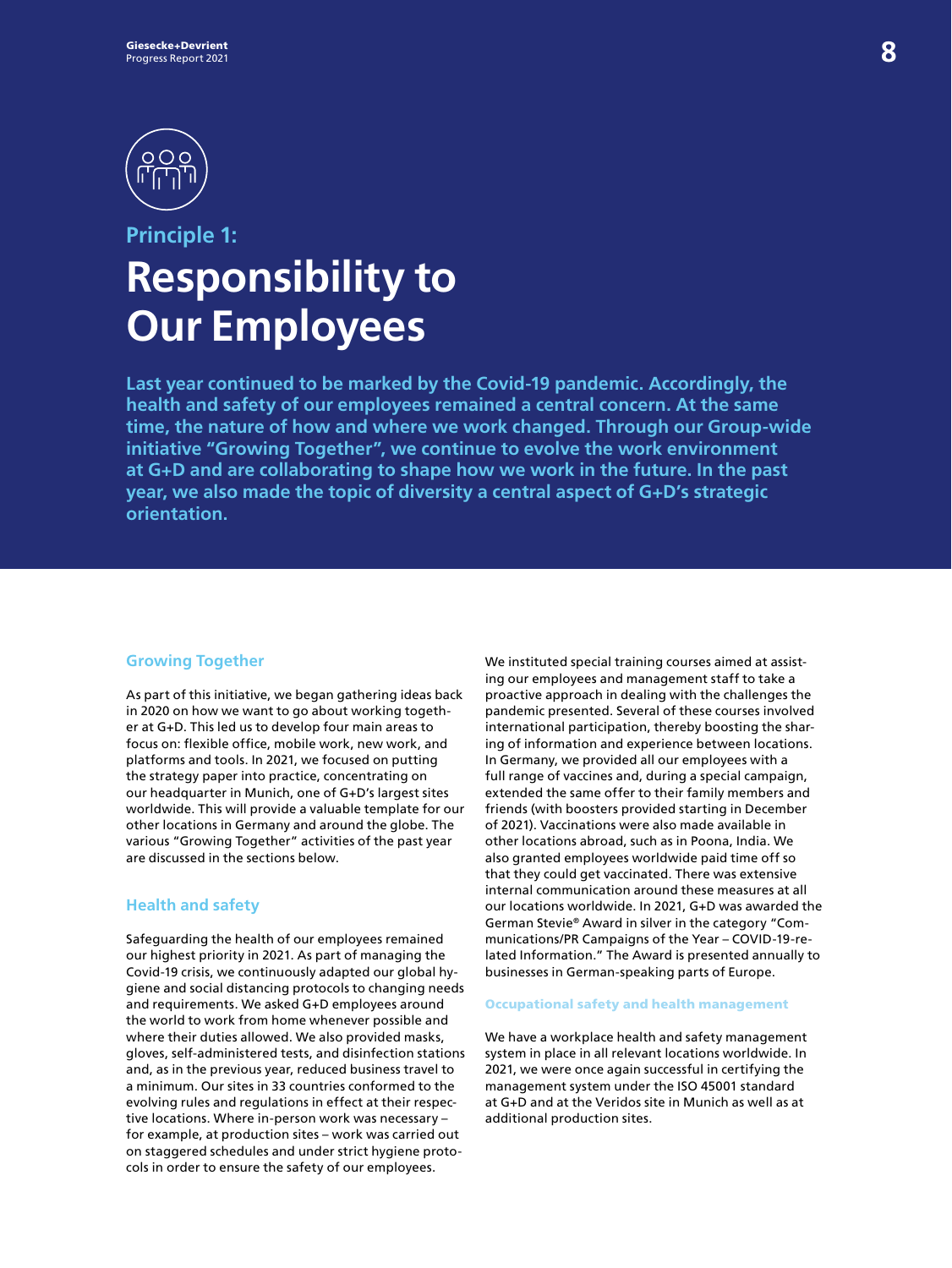#### **Number of reportable workplace accidents**



Alongside numerous other topics, our training program has a special focus on support around physical and mental health. In 2021, there were special presentations on topics such as burnout and addiction. We also offer consultations on ergonomics, social issues, and problems related to addiction.

When employees return to work after extended illness, we have a range of measures in place to ease their reintegration into work life. Especially during a pandemic, we want to make sure that our employees receive every assistance the company can provide for them to smoothly return to work life and to being together with colleagues.

#### **Wellbeing and work-life balance**

It is important to us that our employees feel good about coming to work and, at the same time, are able to find the right work-life balance.

The "Mobile Work" action area relates to where an employee performs her/his duties. Our goal is that our employees worldwide should be able to spend half of their work hours working from home and the other half in-person on company premises. Customized schedules can be agreed with the employee's team and manager. In order to make this possible, the number of internal in-person meetings is reduced and the number of hybrid meetings expanded. At the same time, we have modified our travel guidelines in order to decrease the number of business trips. During the pandemic, some employees have no alternative to home working and remote work. Accordingly, we assist our employees by

providing them with a range of ways they can make the technical, physical, and mental adjustments necessary for them to work from home.

We also offer flexible working time models with no core working hours, no mandatory minimum attendance hours, and no maximum limit on monthly leave. In some work areas, employees can choose to work on a Saturday instead of a weekday. At the Munich location, we launched a pilot project that expands the flex-time model. Going forward, we intend to offer this model worldwide. Our flex-time models apply to all employees.

We also offer support and assistance when an employee's personal circumstances change. This can occur at the employee's request in order to, for example, provide for a better work-life balance, or, more specifically, to provide care for a family member or in the event of employee illness or disability. Since 2004, our stageof-life HR policy in Germany has undergone external assessment by the berufundfamilie audit – a strategic management instrument that reflects our focus on accommodating different life stages and which we strive to keep at the highest level of certification.

#### **Learning and development**

As part of our sustainability strategy, we have set specific learning and development goals for 2022/23. By 2023, we want to expand, improve, and measure our progress in life-long learning and development opportunities at G+D.

Specifically, our goals are:

- to have our employees complete a minimum number of training units per year.
- to continuously evaluate and refine our catalog of training units.
- to use the Learning Management System to provide across-the-board oversight and documentation of participation in mandatory training sessions.
- to employ our global talent programs in the targeted development of staff and for succession planning and to link this with local talent development programs.
- to have all G+D locations worldwide able to nominate employees for our global talent programs.
- to make staff development and advancement transparent. In doing so, we will give particular attention to diversity.

By 2023, we will institute annual talent reviews for all employees worldwide.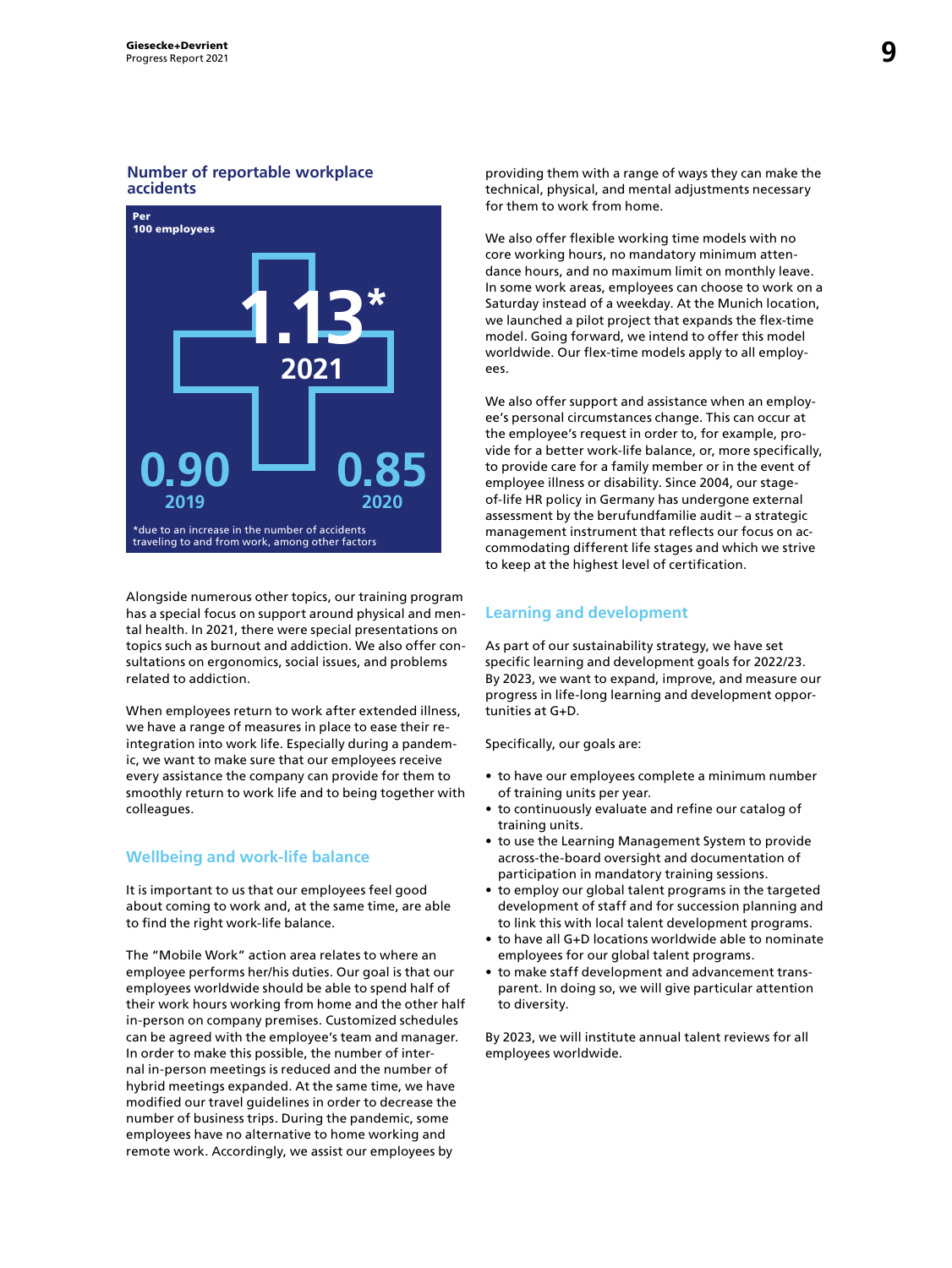#### **Training**

Employee education and training is an essential foundation for the growth and economic sustainability of our company. We continually analyze which skills our staff requires and modify our high-quality training courses, coaching program, and internal guidance and counseling accordingly.

During this reporting year, we rolled out our new Learning Management System, thereby enhancing equal opportunity within the G+D Group. This allows us to provide uniform training and education on globally relevant topics, such as compliance, data protection, diversity, and inclusion, across all our locations and also to track participation figures for training sessions on a global basis in a centralized system. In addition, the system gives our locations worldwide an opportunity to add specific e-learning sessions on a variety of topics as needed and provide employees with local access to them.

In 2021, we were able to offer our entire education and training program in Germany in digital format. This gave our employees the opportunity to take part in training sessions, even during the Covid pandemic, without having to expose themselves to health risks posed by in-person events.

#### Talent acquisition and development

We actively strive to identify and recruit new talent for our company. There were only limited opportunities to visit career fairs and universities in 2021, where most new employees are typically recruited, since many events had to be canceled again due to the pandemic. Instead, we focused our recruitment efforts on acquiring new talent through virtual forums. This took place alongside our successful, long-standing collaboration with universities, specifically those in Barcelona, Munich, and Stockholm, which provides us with direct access to new talent. We offer young people a variety of options for joining the workforce at G+D. As well as direct hiring, we also train employees ourselves and offer employment opportunities via dual study programs.

In addition, we seek to promote talent from within the company. In 2021, we introduced a new personnel development software at all our locations that applies the SuccessFactors "Succession and Development" module, which we aim to leverage in developing and promoting talented members of our staff. Our employees can use it to share their knowledge and skills and raise their profile within the company. It also allows them to apply for one of our talent programs.

This past year we also ran assessment centers for around 100 employees. These employees were able to apply for the company talent program, launched in 2021. All assessment center participants received extensive feedback and specific recommendations for their professional development. Seventy-seven employees were ultimately chosen for the 18-month, worldwide talent program. We took care to ensure the participants were drawn from different business sectors and that the group was international in scope and diverse in character. The 77 participants – 33 women and 42 men – hail from 17 different countries.

#### New leadership culture

The "New Work" aspect of the "Growing Together" initiative focuses on management culture and collaboration. We aim to establish an approach to management and work at G+D that is based on trust, mutual feedback, and empathy. The associated target vision of trust-based leadership encompasses multiple components: goal-oriented collaboration rather than hierarchical structures, the transfer of decision-making capacity from management to employees, and changes to the role of manager, who should function less as a technical expert and more as a coach. We see managers at G+D as change agents, as people eager to promote and facilitate new developments within the organization and take their teams with them.

In 2020, G+D introduced a new development program for executive-level managers. The program was augmented with virtual "learning Fridays" in 2021. These ongoing events not only help top management implement G+D's strategy in a uniform manner, they also provide opportunities to share information and improve networking across national boundaries and business sectors.

Beyond that, a new global development program, the Personal Growth Program, was launched in 2021, aimed at experienced management staff and senior managers. The 13 participants came from six countries and every business sector. The 18-month program has several objectives: personal development of the participants together with the creation of a cross-functional, multinational network. In addition, we want to use the program to help establish a uniform, Group-wide management culture.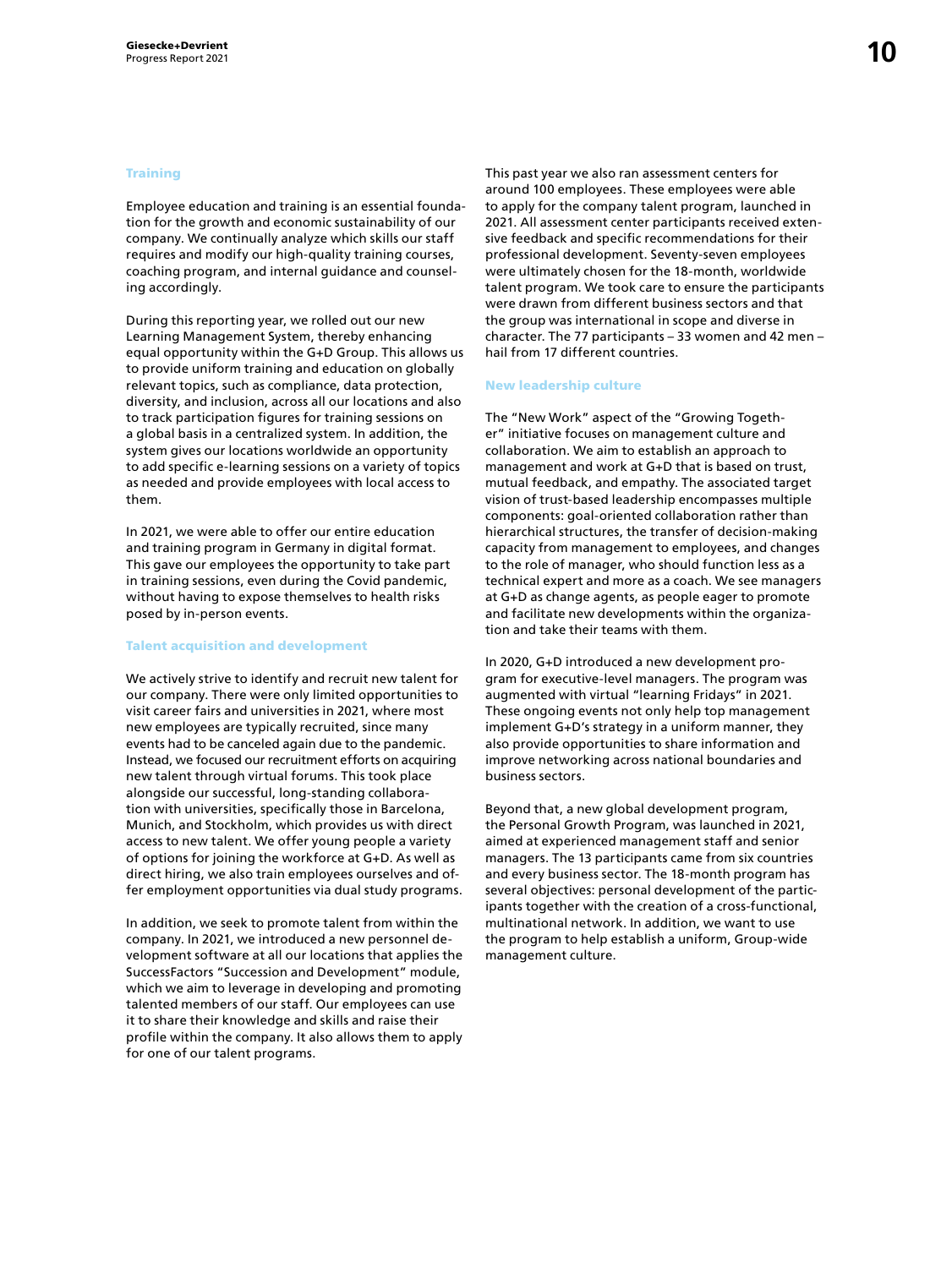#### **Women in management roles worldwide in percent**



#### **Diversity and equal opportunities**

In accordance with ESG criteria, diversity plays a central role in our Group-wide sustainability strategy. We have a multidimensional understanding of diversity that not only takes into account differences in terms of gender and gender identity, age, cultural and social background, but also diversity of thinking. Because we all differ, we learn from and with each other. In doing so, we reinforce our sense of community as G+D employees. As a company with operations around the globe, tolerance and open-mindedness are essential, as reflected in our commitment to the German Diversity Charter, an employer-led initiative. We believe that by taking into consideration a diverse range of perspectives we benefit in terms of enhanced innovative capacity and increased competitiveness and productivity. Our Code of Conduct and HR principles help us ensure that all employees are treated equally within the company. Diversity is also a key criterion when recruiting trainees and selecting participants in our talent programs.

A range of activities and initiatives were offered at G+D during the 2021 German Diversity Days. This included information provided via the intranet on topics such as cultural differences, gender topics, and language barriers. In addition, we conducted a survey and initiated a workshop on intergenerational exchange as well as diversity lunch talks, which will examine various diversity topics at least three times a year. These new initiatives augment activities from the previous year, which included establishing the Group-wide diversity working group and expansion of our onboarding process in response to matters associated with diversity.

Veridos established a task force on diversity in 2021. Its goals include increasing tolerance for and awareness of cultural diversity, identifying relevant key indicators, and establishing the status quo at Veridos in terms of diversity.

#### Gender equity

Equal opportunities for women as well as having a higher proportion of women in management and key positions are important goals for G+D as we seek to achieve greater diversity throughout the company. G+D's sustainability strategy sets specific goals in this regard for the coming years. By 2025, if there are more than three management positions on both Group and Subgroup Boards, at least one of these positions must be filled by a woman. With respect to executive-level management, we want to increase the proportion of female managers to 15 percent by 2025 and to 20 percent by 2030. Going forward, the aim is that the proportion of women participants in the talent development programs should be at least equal to that of the male participants. Beyond that, the percentage of female participants, regardless of the participation rate in the programs to date, is to be increased by ten percent. One goal has already been achieved: G+D's supervisory board satisfies the statutory requirement that at least 30 percent of its members should be women.

#### **Good working conditions and employee engagement**

In order to be an attractive employer, we provide our employees with good working conditions and a modern work environment. As part of the Group-wide "Growing Together" program, we have put in place a flexible office concept. This involves designing the workplace of the future. The way we use our offices around the globe will change. Going forward, home working and remote work will play an increasing role. Consequently, the way offices are configured and used will change. While previously employees worked at their own desks, the focus now will be on teamwork and collaborative processes. The space currently occupied by individual workstations will accordingly be used as group work areas or communal spaces. In addition, we want to set up flexibly reservable workspaces and silent spaces. On in-person days, this will allow our employees to seek out the right setting for their respective tasks. All home zones will have communal areas, such as work lounges, which employees can use for one-on-one conversation and social interaction.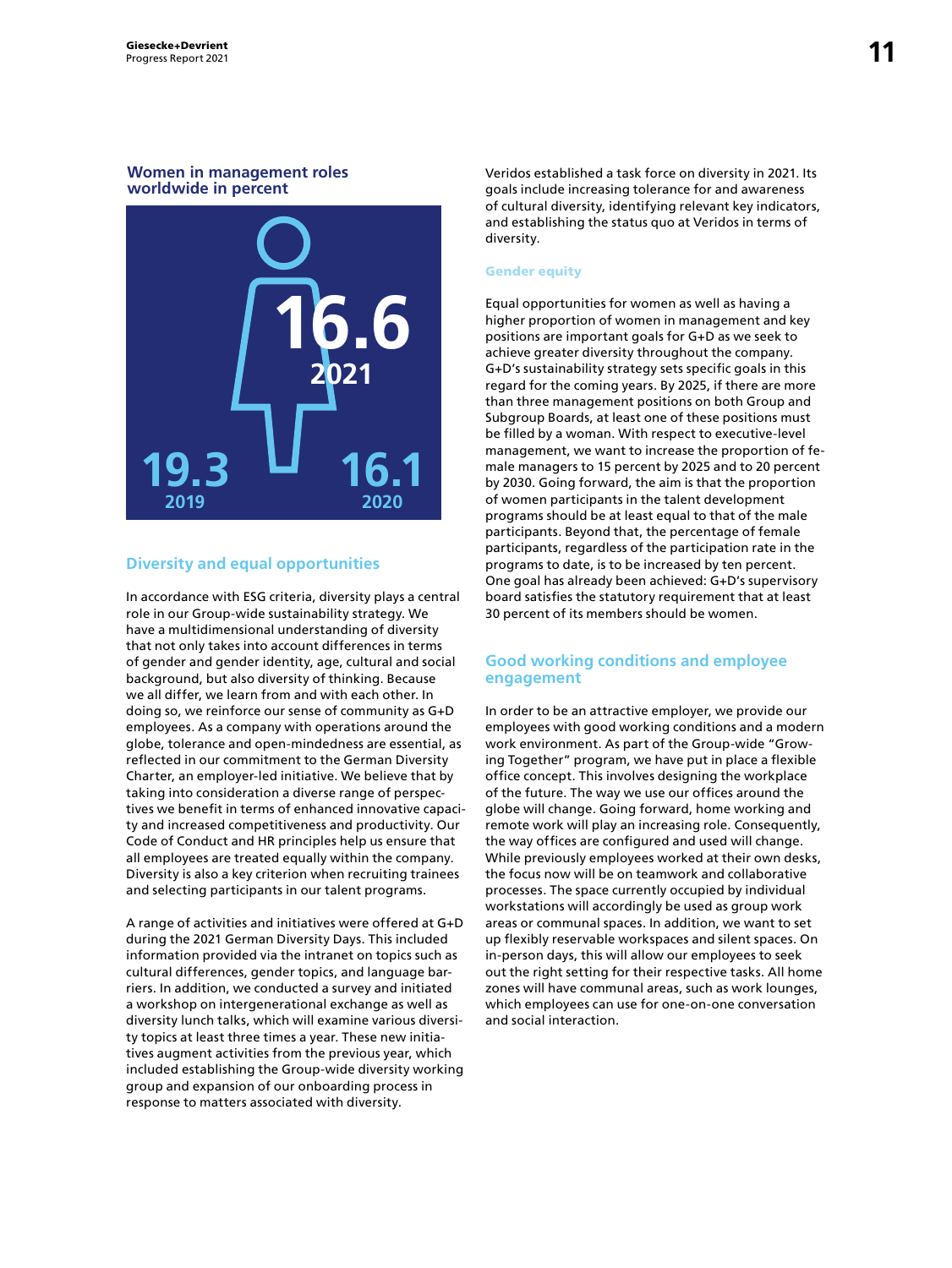As an attractive, modern employer, G+D provides assistance to employees with children. In the summer of 2021 for example, a two-week summer-break recreation program was held for children aged four to ten at the Munich location. We also offer a virtual parent round table for employees who are on family or maternity leave. During the past year, we also provided free emergency childcare.

The virtual onboarding system we introduced in 2020 as a consequence of the Covid-19 pandemic was further refined last year; the new orientation program within our learning management system is designed to ease the transition of new hires to their new workplace at G+D.

#### Strengthening cooperation and communication

Our "Growing Together" initiative focuses on reinforcing the culture of trust at G+D, promoting a sense of individual responsibility in our employees and a readiness to share information. In doing so – especially in light of an increasingly digital workplace where employees need not be physically present on site – we aim to enhance employee identification with G+D.

We are using our "New Work" concept, for example, to expand so-called "Communities of Practice" (CoP). CoPs bring together G+D employees from different departments and specializations to work on a shared area of interest and drive innovation for G+D in that area. Specific examples include an Agile and a Project Management CoP. All employees have the opportunity to create a CoP and invite interested co-workers to participate. We encourage the exchange of information between employees via our intranet, platforms for dialoging, business talks, and town hall meetings. We are working to provide globally standardized platforms and tools so that we can further develop communication and

cooperation within G+D in the digital future. Going forward, this will allow us to communicate digitally more easily, work collaboratively on content, hold online meetings and virtual events, conduct training sessions, and manage tasks and scheduling at a central site. We are also leveraging these technical solutions to reduce business travel and structure IT so that it is easier for all our employees to use this technology.

In September of 2021, Veridos launched the "VD Evolution" project. This project is aimed at boosting cooperation and internal information exchange. New procedures and interfaces will also make it easier for employees to work independently and exercise greater individual initiative.

## **Talents sensitize employees to sustainability**

**Participants in G+D subsidiary Louisenthal's talent program developed a tool that can be used to evaluate the sustainability aspects of planned projects in the field of banknote paper and security foils.** 

**The goal is to make sustainability attainable in every dimension. This will help participants learn to appreciate that seemingly simple projects have ecological and social impacts and can affect responsible corporate management. Louisenthal has already deployed the tool in two large projects. Major investments will be evaluated in this way going forward.**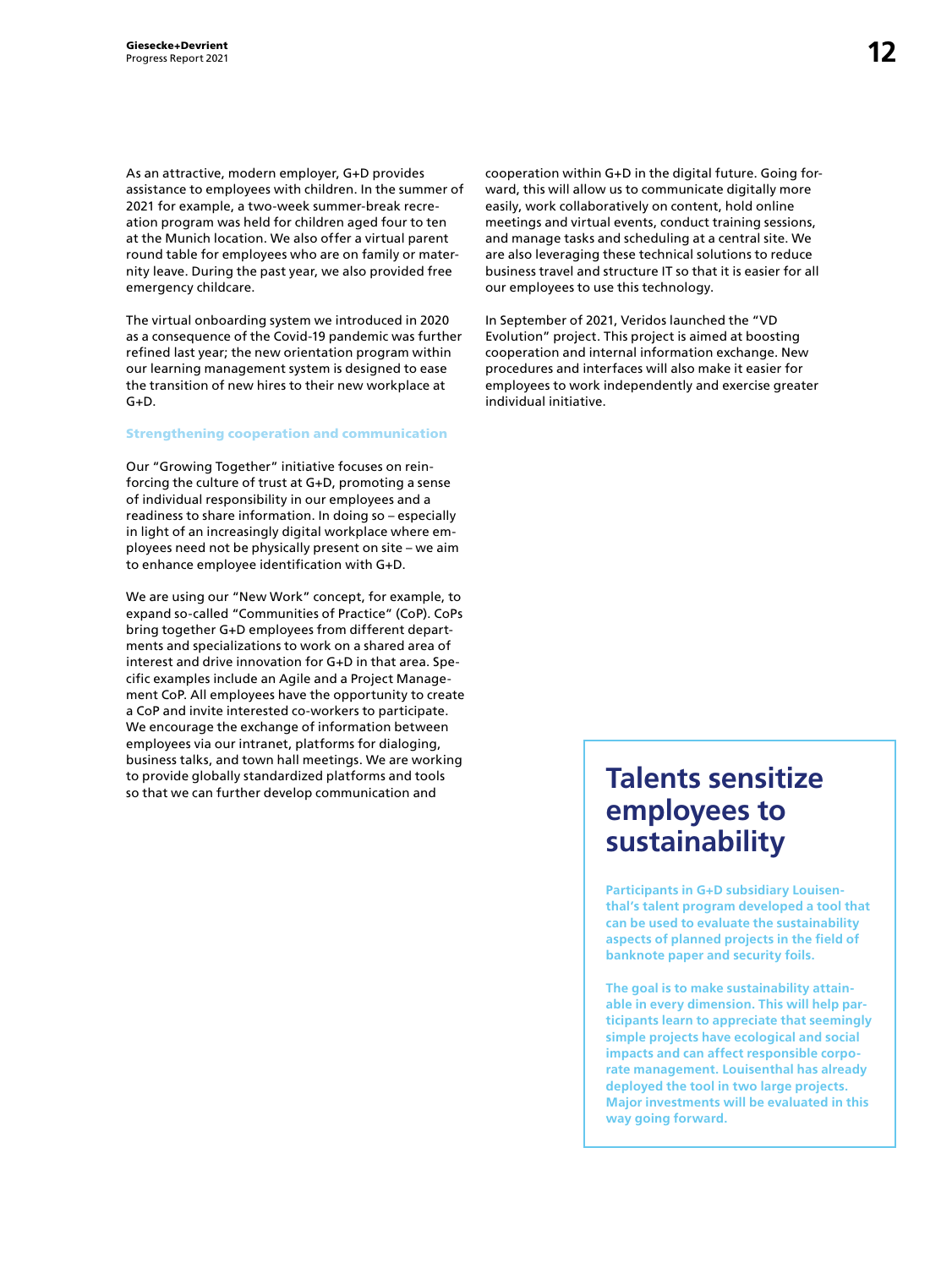

### **Principle 1: Responsibility to Our Employees**

**Our success is driven by the talent, knowledge, and day-to-day commitment of our 11,800 employees. The protection of their health, their professional development, and personal wellbeing are therefore central elements in our HR policy – along with diversity and equal opportunities. This is also intended to raise G+D's profile as an attractive employer and help us recruit new talent. We use targeted measures to ensure that our employees enjoy an attractive work environment, are able to achieve an optimum work-life balance, and have the skills they need to handle both their current and future roles.**

Our commitment to our staff supports the following SDGs: 3, 4, 5, 8, and 10. The key areas "Wellbeing and Work-Life Balance" and "Health and Safety" strengthen SDG 3 (Good Health and Wellbeing) and SDG 5 (Gender Equality). Our key area "Learning and Development" contributes to SDG 4 (Quality Education), while "Diversity and Equal Opportunities" contributes to SDG 5 (Gender Equality), SDG 8 (Decent Work and Economic Growth), and SDG 10 (Reduced Inequalities).

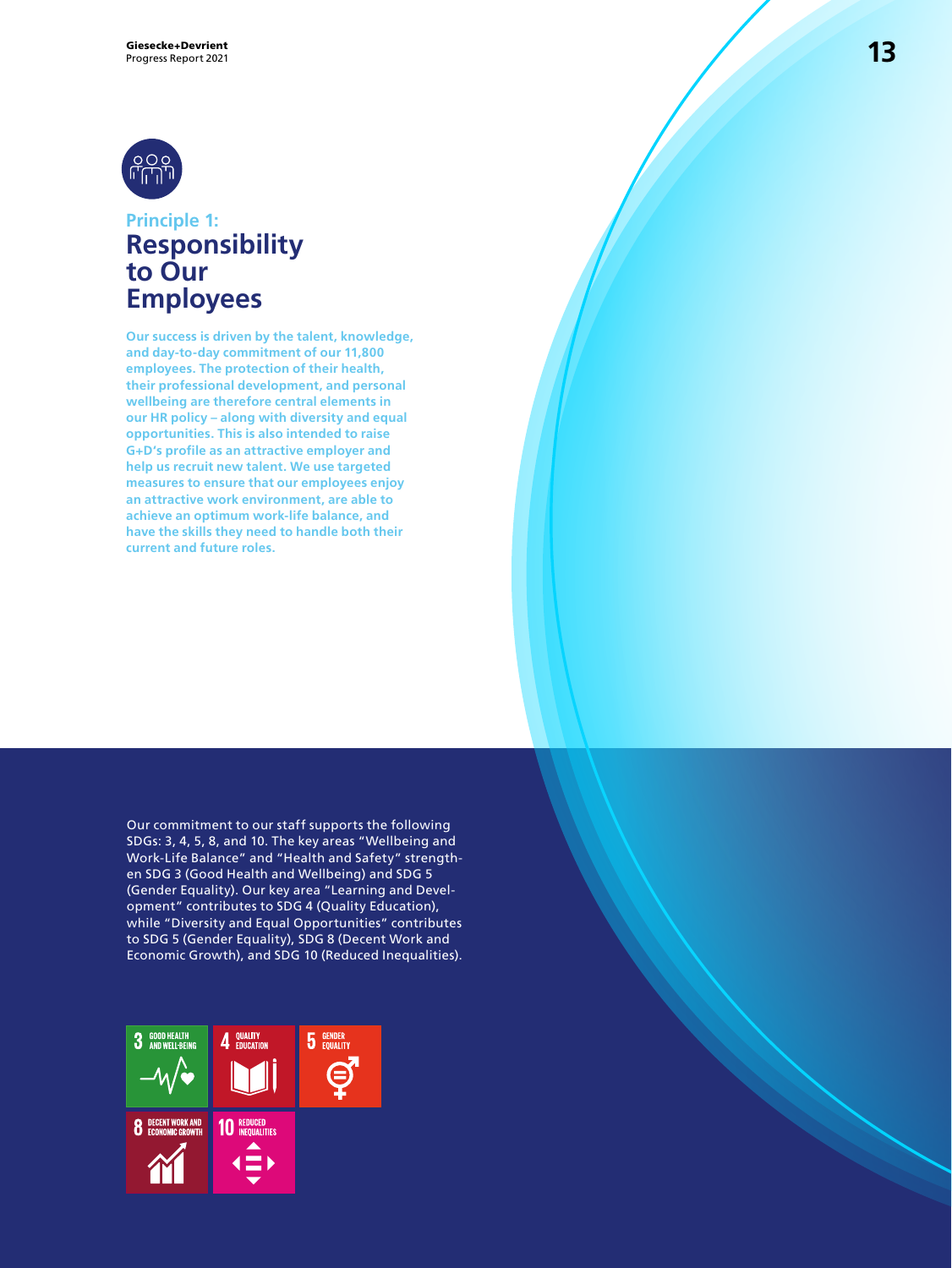

## **Principle 2: Responsibility to Our Environment**

**Climate change is one of the greatest challenges of our time, and it is vital that all stakeholders worldwide take swift action. Our new climate goal is part of**  our contribution towards reducing CO<sub>2</sub> emissions. In 2021, we made a decision **to achieve net zero greenhouse gas emissions by 2040. G+D is also engaged on other environmental topics and actively is reducing its ecological footprint. Through product innovation and the targeted promotion of environmentally friendly technologies, we are minimizing our use of resources and reducing greenhouse gas emissions generated by production. At the same time, we are also pressing ahead with recycling processes. We measure and document our progress with respect to the environment by means of our certified energy and environmental management system, thereby establishing a basis for achieving our climate and environmental protection goals.** 

#### **Group-wide climate goal**

In December 2021, we set ourselves a new climate goal. Taking 2020 as a baseline, we aim to reduce our greenhouse gas emissions by 42 percent by the year 2030 and bring them down to net zero by 2040. These goals cover Scopes 1, 2, and 3. In pursuing our climate goals, we are making a concrete contribution towards limiting global warming to 1.5 degrees. For the development of these goals, we drew on the criteria set down in the Science Based Targets initiative (SBTi) and submitted our commitment letter in March 2022. We plan to have our goals approved by the SBTi in 2023. We aim to achieve our ambitious goal of net zero by continually improving our infrastructure, lowering our energy consumption, expanding the use of renewables at our various locations, and aligning our energy sourcing with our climate goal. In addition, in the coming years we will be allocating fixed budgets for investment in sustainability.

This new goal supersedes our previous climate goal. The latter was adopted in 2018 and stipulated a 25 percent reduction in the generation of direct and indirect CO<sub>2</sub> emissions in relation to sales by 2022 (baseline: 2016). We had already exceeded this goal by 2020, achieving a 32 percent reduction relative to 2016. During the 2021 reporting year, we were able to reduce our Scope 1 and 2  $\mathsf{CO}_2$  emissions by 40 percent relative to the baseline year 2016.

#### **Using renewables to protect the climate**

The measures we are taking to avoid greenhouse gas emissions include the use of energy from regenerative sources, some of which we produce ourselves. As part of our sustainability strategy, we set a specific Group-wide goal with respect to the purchase of electricity, with 85 percent of our needs to be supplied from renewables by 2030.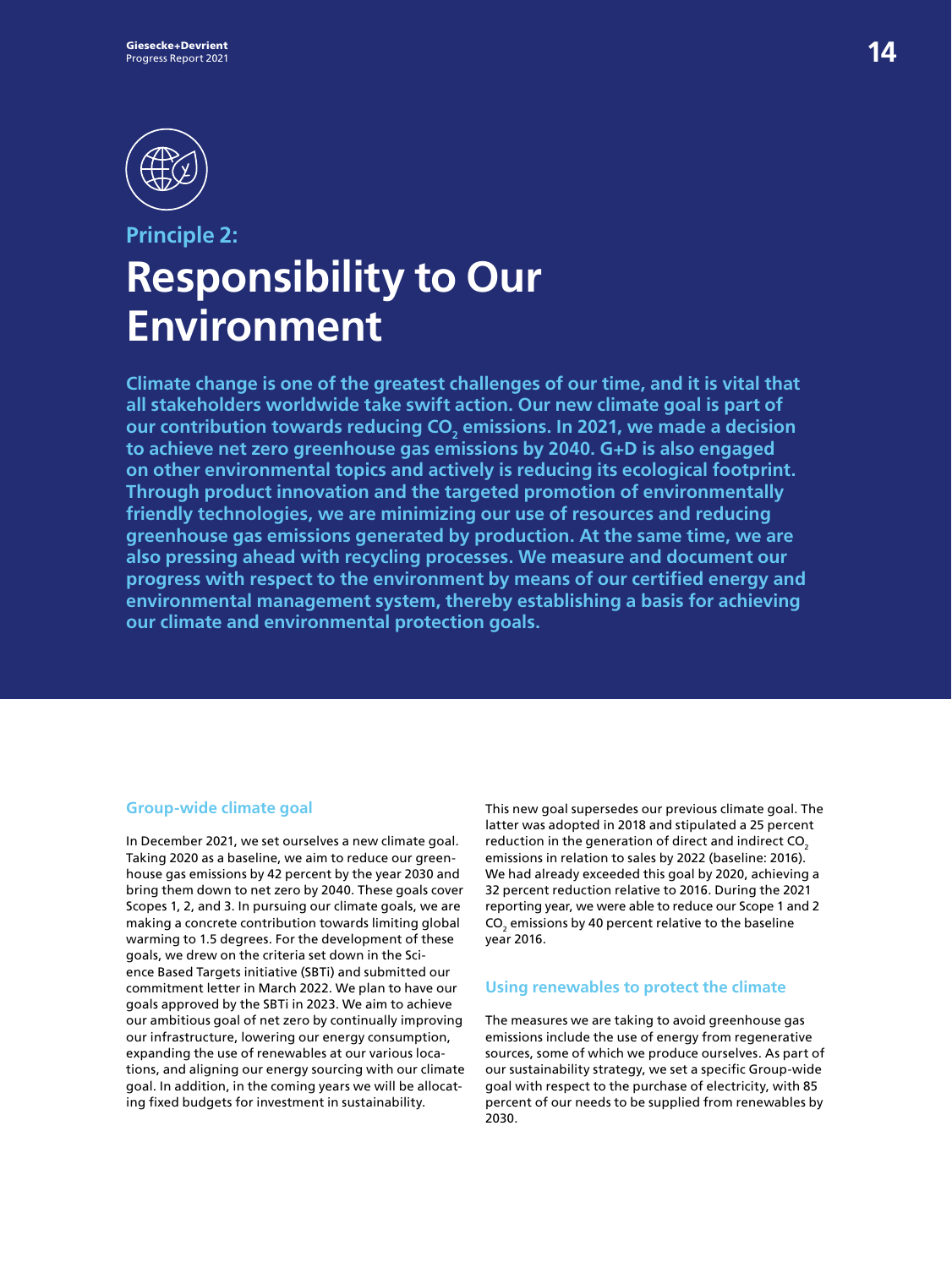#### **Direct and indirect CO<sub>2</sub> emissions (Scope 1 and 2)**



G+D already produces its own regenerative energy at some locations. G+D subsidiary Louisenthal, for example, has been generating hydroelectric power for the production of banknote paper and security foil for a number of years. In 2020, we completed a project in Malaysia that allows us to generate our own renewable energy. Our site there installed a total of 9,000 square meters of solar panels that provide power for use in printing banknotes. The investment totaled EUR 1.6 million, with the electricity being fed into the public power network. Since the system went into operation, we have avoided nearly 2270 t of CO $_{\textrm{\tiny{2}}}$  and 590 kg of nitrogen through the generation of solar power. That corresponds to around seven percent of total emissions at the site. In the first year of operation, electricity generation remained below maximum levels; in the future, we will be able to generate more green electricity via this system. We are now examining how we can set up additional solar modules at the Malaysia site.

Veridos Matsoukis powers its plant in Athens entirely from renewables. The power, which is used in the production of passports and ID cards, is generated in a wind farm in the Greek region of Phocis. Through regular audits, experts have certified full adoption and compliance with the European Directive (EU) 2018/2002 on energy efficiency. In the years ahead, Veridos Matsoukis intends to reduce its energy use by two percent a year. The site is taking numerous steps to achieve this goal, including increasing the operational efficiency of clean rooms and gradually replacing building windows.

### **Network development and peer learning**

**G+D's activities are not confined to its own activities. By sharing information in various networks, G+D is contributing its own experience while also drawing on the experience of others to continually improve its own operations.** 

- **We are a long-time member of the Peer Learning Group Climate of the German Global Compact Network (DGCN). In 2021, we participated in the SDG Ambition Initiative, which was followed by our involvement in the Climate Action Accelerator. We were able to gain a number of important ideas from the Accelerator program that we applied in formulating our new 2040 climate goal.**
- **G+D has been participating in the econsense sustainability skills program initiative since 2021. Through this program, participating companies receive concise information and updates on pertinent developments and statutory requirements relating to sustainability. It also serves to establish a practice-oriented business network on sustainability that facilitates in-depth engagement with specific topics and an associated exchange of information.**
- **Our Munich location has been involved in the Munich Business Climate Pact for several years. G+D is a founding member of the Pact, which includes a total of 15 of the largest companies in Munich. We integrated the environmental action days co-organized by the Climate Pact into our "Sustainability Week" program, which was scheduled to coincide with the COP26. Due to the pandemic, the events took place in a purely digital format. During Sustainability Week, employees were provided with information on sustainability and encouraged to take steps of their own. The "Get Involved" app provided by the Climate Pact was a key element in this regard. The app initially underwent small-scale testing in the fall of 2021, and we are considering a follow-up version for 2022. This year, we are also planning a Group-wide sustainability hackathon, which will allow employees to be directly involved in brainstorming and applying ideas on issues relating to our sustainability strategy.**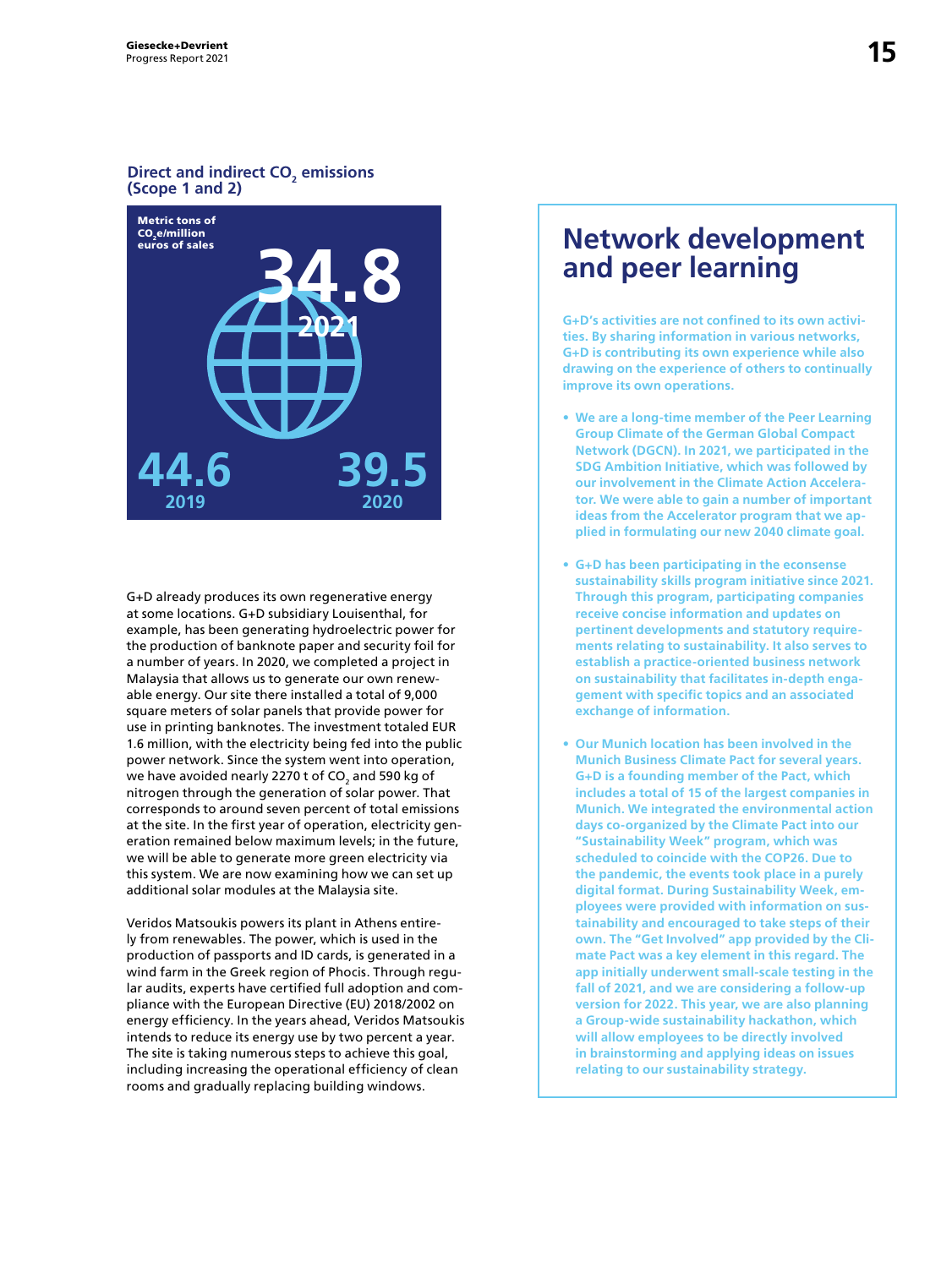#### **Reducing the ecological footprint of the product portfolio**

In addition to the use of renewable energy, there are many other areas where we contribute towards sustainable development. During product development and design, we pay special attention to resource and environmental conservation, just as we do during production and recycling. Our researchers and developers are continually working on product innovation.

#### Use of sustainable materials in payment cards

As part of its Convego® Beyond product line, G+D developed payment cards whose product design combines innovation with sustainability. Convego® Recycle is the first ever payment card with a body made of 100 percent recycled PVC. Last year, the card was added to the Mastercard Sustainable Materials Directory. Mastercard carefully assesses all materials listed and provides the directory on sustainable card materials to its bank customers. This analysis showed that energy savings were 54 percent greater and the reduction in emissions 75 percent above that called for by the criteria. Several large banks in Germany and in other European countries currently offer these cards made of recycled PVC to their customers. Other sustainable payment cards from G+D are set to be certified in the Mastercard Directory as well: Convego® Natural has a card body made entirely from plant-based materials that are compostable under industrial conditions and can be safely incinerated. The Convego® Parley Ocean card, meanwhile, was developed in conjunction with environmental organization Parley for the Oceans and is produced using plastic waste collected from the world's oceans and beaches.

We provide transparency around our payment cards by showing the effects they have on climate change. To do this, we systematically ascertain the product carbon footprint of our cards throughout their entire life cycle. This not only lets us identify potential reductions in emissions, going forward it will also allow us to offer zero carbon products. Our clients can offset greenhouse gas emissions generated during production by investing in a sophisticated climate protection project.

We are also making an important contribution to sustainability through our collaboration with startup Doconomy, which we launched in 2021. The project allows bank customers to see the ecological footprint of their purchases. This gives banks the ability to provide their customers with transparency into the effects of consumer behavior and encourages customers to adopt a more sustainable lifestyle. Bank customers can also use this service to set CO $_{\rm 2}$  caps on their purchases or invest in climate-friendly impact funds.

#### Economizing on resources used in mobile solutions

The embedded SIM (eSIM) developed by G+D also helps economize on resources because the eSIM requires no actual card body and is incorporated into the device itself. The mobile device is personalized at the time of purchase and updates and new services can be installed remotely, thereby eliminating the need to switch out the SIM, in contrast with conventional systems. This not only saves on materials, it also reduces the emissions that would be generated by transporting the cards.

In the conventional SIM card sector, for the past three years we have been offering customers our Half SIM, a product that uses only 50 percent of the plastic of a traditional SIM. Last year for the first time, we identified the product carbon footprint of our SIM cards. As a result of these findings, we developed the Quad SIM, which we began offering our customers during the reporting year. This SIM card is 50 percent smaller than the Half SIM, resulting in a 75 percent reduction in materials compared to a conventional SIM card. Starting in 2022, we will also begin offering customers cards made of recycled PVC.

#### Durable, secure banknotes made of natural fibers

We are also committed to taking account of sustainability factors when it comes to banknotes. At the end of 2020, we launched an external study of the three types of banknote paper produced in the Louisenthal paper mill (standard cotton, Longlife™, and Hybrid™). A product carbon footprint and water footprint were calculated for all three substrates that took into account the environmental footprint throughout the entire cash cycle. This involved looking at the banknote's route from the time the cotton is cultivated and harvested through production of the substrate and the security thread to printing, distribution (transport routes), and use of the banknotes in automated teller machines. The analysis also covered the extent to which alternative fibers (flax, cellulose, bio-cotton) rather than conventionally cultivated cotton would reduce the footprint. The study was completed in 2021.

In 2022, G+D will present a "green" banknote that draws on the findings of this study and allows us to reduce greenhouse gas emissions and water consumption significantly. The same external institute will calculate a separate product carbon footprint to ensure comparability with the banknote substrates and conventional materials mentioned above that are contained in the inks and security components (fibers, foils).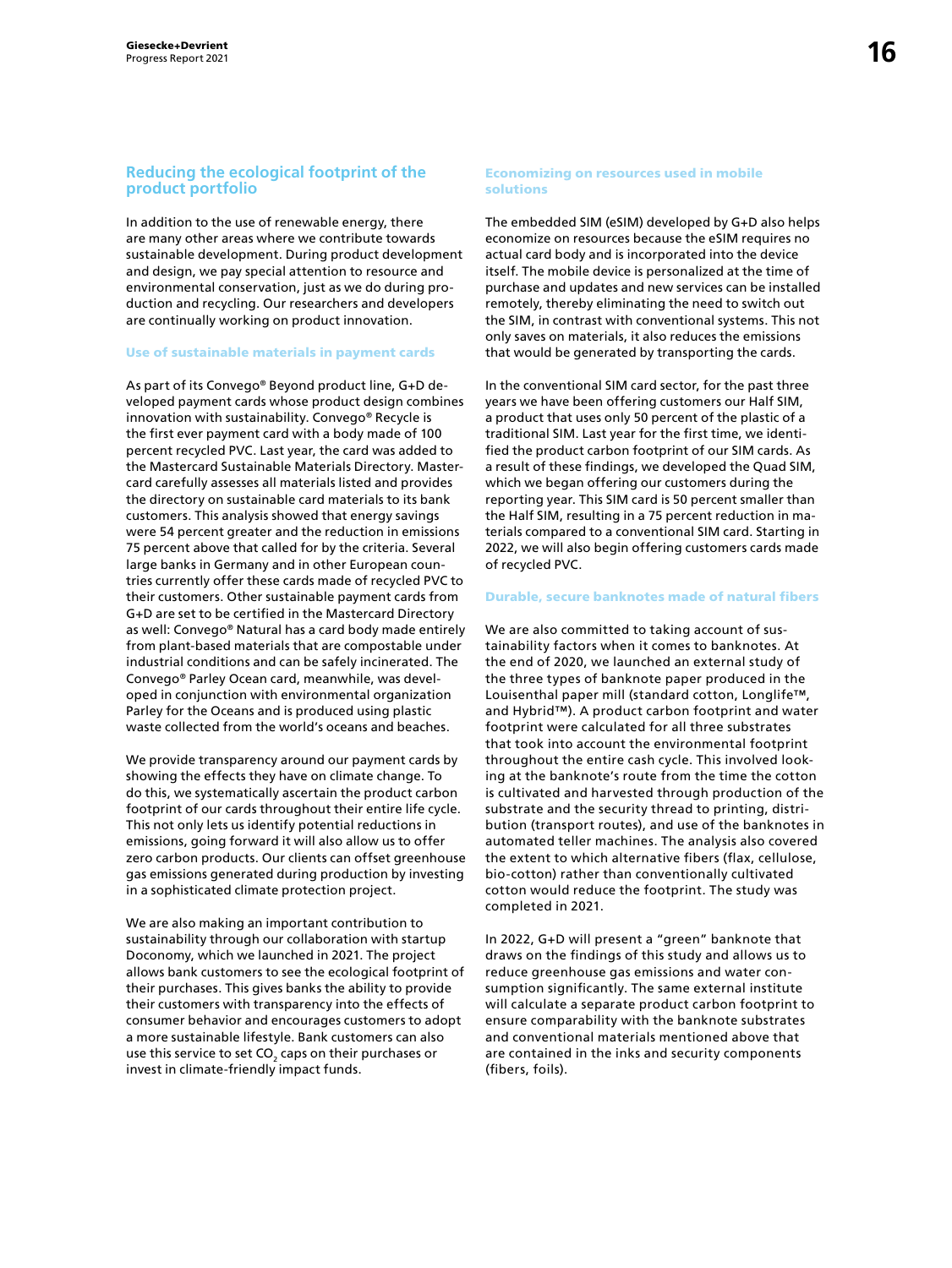In addition, G+D launched its Green Banknote Initiative (GBI) in the spring of 2022, an open dialog-platform for currency issuers. The objective here is to make banknotes and the entire cash cycle more sustainable. This involves principles of the circular economy, reducing greenhouse gas emissions, and boosting resource efficiency in global value chains and in banknote production.

We are also developing sustainable concepts for cash management processes. We have, for example, switched from using single-use plastics to our own cartridge system for packaging banknotes. The NotaTracc® system translates the basic principles behind freight containers to the banknote cycle. The core of this innovative system is a plastic cartridge, the NotaTracc® tray, in which banknotes can be transported and stored loose, without any additional plastic packaging.

Our partners can further increase their efficiency due to integration of the trays into the NotaTracc® loading module. These banknote containers help automate the processes associated with sorting and quality assurance in cash centers.

#### Potential savings in passport production

During the reporting year, Veridos developed a method for calculating product carbon footprints that can be used to identify reduction measures for production processes. The calculation was applied, for example, to the e-passport made in Athens – a paper-based passport with electronic components. Going forward, Veridos will be able to use the method not only to better identify potential emissions reductions but also to offer carbon-neutral products by offsetting emissions generated by product manufacture through investment in climate protection projects.

## **Travel activities**

**Owing to continued Covid-related travel restrictions, our emissions from business travel remained lower in 2021 than prior to the pandemic. Since meetings continue to be held virtually, where possible, and we have a policy of keeping business trips to a minimum to reduce the climate impact, our emissions from travel activities fell by an additional 22 percent in 2021.** 

#### Sustainability in production

In addition to developing sustainable innovative products, we have put a number of measures in place to conserve resources during manufacturing and make our processes more environmentally friendly. These include modernizing and optimizing existing vacuum systems used in banknote production in Königstein/Saxony, switching to CMR-free banknotes in Louisenthal, and a new program at our site in Mexico that encourages employees to commit to climate protection in the company's production activities.



We operate in strict compliance with RoHS Guidelines and the REACH Directive, which restrict the use of hazardous materials and chemicals. Monitoring occurs using the BOM Check database. At the same time, we are constantly searching for alternatives in our production processes to reduce the use of chemicals. The total volume of waste at G+D remained constant compared to the previous year. The share of hazardous waste rose slightly by 0.5 percent compared to the previous year. We also monitor the use of chemicals in our supply chain: each year, we review our suppliers' compliance declarations against current lists of hazardous materials and chemicals.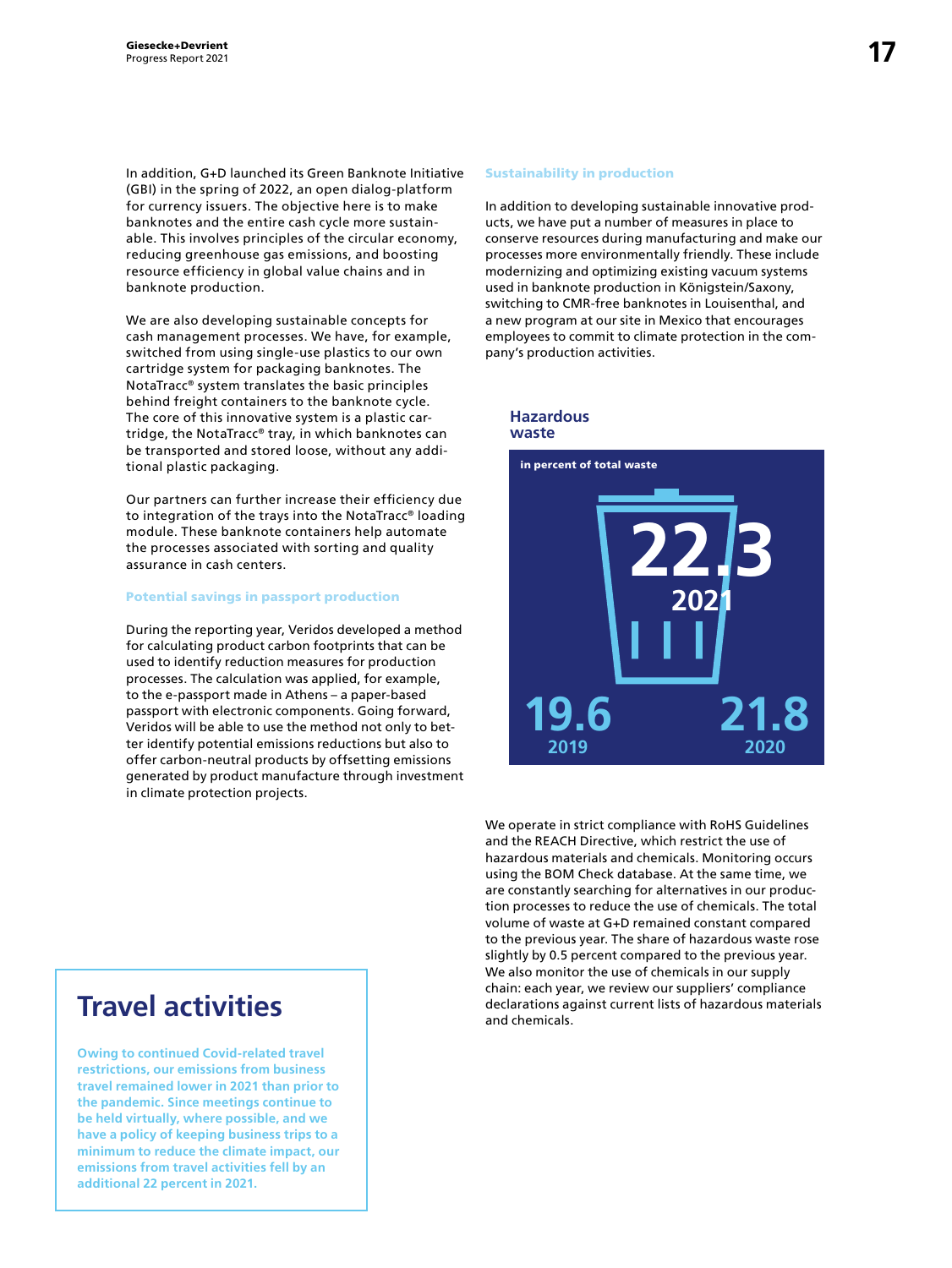#### Recycling activities

Recycling is another key issue we focus on. Along with products like our Convego® recycle card, this is also evidenced, for example, by our production of PVC cards. This involves breaking down rejects into their main components, plastic and chips, which are then reused. Another major lever we use to conserve resources involves the reuse of packaging of raw materials we have purchased for transporting cards internally. This packaging can be applied for a number of years. In addition, where possible, we utilize boxes made of cardboard rather than plastic to transport our smart cards.

Our responsibility does not end with our production activities, however: the bulk of the smartcards we make have been covered by WEEE Directive 2012/19/EU since 2018. Accordingly, we register our chip cards and label them with the WEE logo. At the end of their service life, these products, like smart cards and wearables, are returned in order to properly separate the raw materials, which are then recycled. We work with a central recycling service provider to ensure maximum efficiency of this process.

G+D is developing new solutions for improved recycling of raw materials, particularly in the area of payment cards. During the reporting year, we worked with Mastercard to create a system for returning used cards. A pilot project with a German bank was launched at the end of 2021.

With respect to banknote production, we plan to install reel splitting equipment at the paper mill in Königstein, which will significantly increase the recycling rate for rejects.

Veridos Matsoukis has established a waste management and recycling plan for its location. Veridos manufactures roughly 8.4 million passports and 13.1 million ID cards each year in Greece. A system for collecting hazardous and non-hazardous industrial waste at the various production sites has been in place since 2020 to ensure that we are able to collect 100 percent of this waste for further use.

#### Environmental management and certifications

We monitor our activities around the environment and climate protection using fact-based and tool-assisted metrics. This gives us a precise overview of our progress and lets us clearly identify where we can make improvements to achieve our goals. In addition, our environmental management system helps us to meet environmental obligations.





Effective monitoring is essential, especially given our new sustainability goals. We report our greenhouse gas emissions in line with the internationally recognized Greenhouse Gas Protocol Standard. In the world's most extensive climate protection ranking, the CDP, we occupied a mid-table position in 2021. Along with greenhouse gas emissions, we also measure our water and energy consumption as well as waste volumes, among other values. Our metrics, which are based on the standards set by the Global Reporting Initiative (GRI), are calculated globally for all locations with more than a hundred employees. The figures are fed into our Groupwide sustainability database.

We use certifications and international guidelines to consolidate and harmonize our activities related to the environment. All of our locations in Europe, for example, comply with the EU's Energy Efficiency Directive. Our 20 largest production sites have environmental management systems in place that are certified to ISO 14001. In addition, the G+D production facilities for banknote paper in Louisenthal and Königstein also have energy management systems certified according to ISO 50001.

Veridos Matsoukis is certified under ISO 14001; the corresponding environmental management system is integrated into G+D's central environmental management system.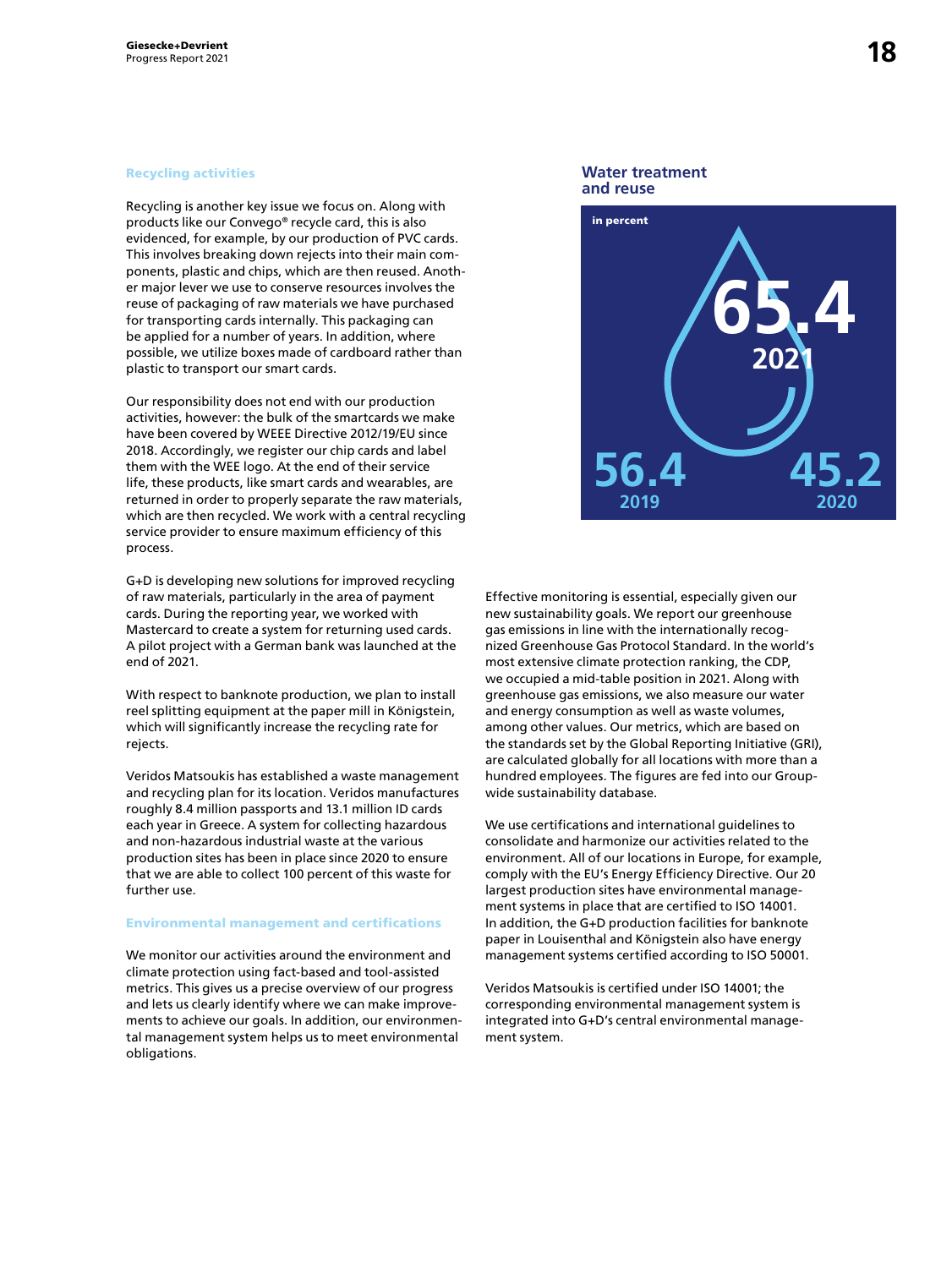

### **Principle 2: Responsibility to Our Environment**

**Our responsibility to the environment is one we take extremely seriously. We are working hard to preserve a fulfilling world for current and future generations. Accordingly, we are reducing our greenhouse gas emissions, continuously making more efficient use of resources, and deploying innovative technologies. In adopting these measures to protect the climate and the environment, we are continuously seeking to reduce the impact of our operations.**

Our commitment to the environment contributes to SDGs 7, 12, and 13. Our climate goal supports SDG 7 and SDG 13 (Affordable and Clean Energy and Climate Action). Our environmental impact management also contributes to SDG 7 as well as SDG 12 (Responsible Consumption and Production). We are likewise supporting SDG 12 with measures to manage and reduce our use of chemicals.

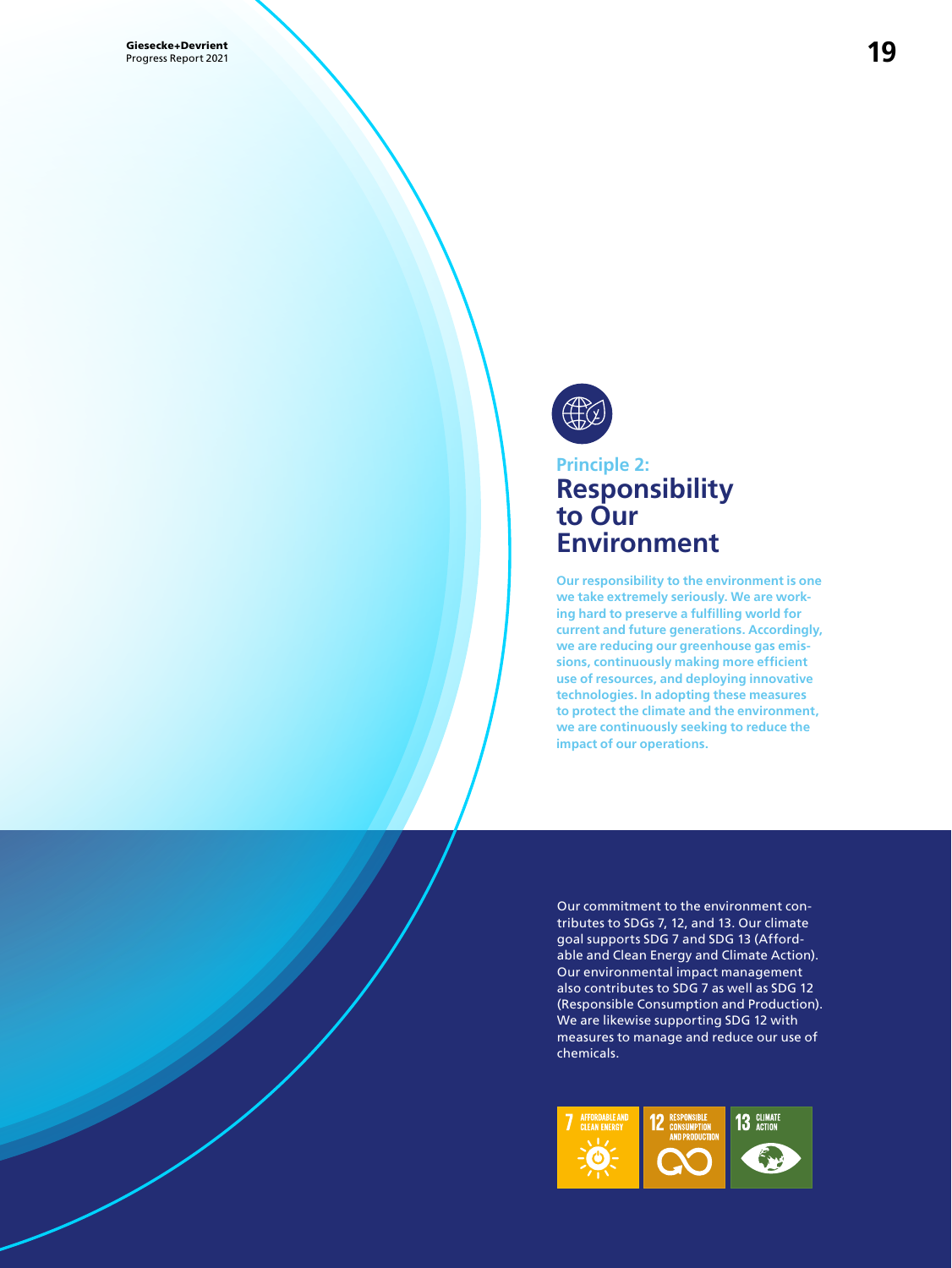

## **Principle 3: Responsibility in Our Supply Chain**

**The pandemic has shown just how dependent our globalized world is on functioning supply chains. At the same time, it is becoming increasingly important to consider ecological and social aspects when selecting, acquiring, and processing raw materials. Accordingly, we have installed a range of instruments at G+D to embed and promote sustainability throughout our supply chain.** 

In 2021, it remained a priority to maintain our global supply chains and thus meet our obligations to our customers. We also made preparations to implement the Germany's Supply Chain Due Diligence Act (Lieferkettensorgfaltspflichtengesetz) and worked continuously to improve the ecological and social aspects of our supply chains.

#### **Group-wide procurement standards and sustainability criteria as a framework**

The core element in managing the procurement of goods and services is the Corporate Instruction on purchasing, which is binding for all G+D business sectors. We use it to define and specify the framework requirements for a sustainable supply chain, also taking into account ecological and social criteria. This set of rules is the basis for selecting and developing our suppliers.

Supplier qualification is another important component of a sustainable supply chain. Among our suppliers for smartcard manufacturing, the proportion of audited A and B suppliers was increased to 93 percent. Our focus here is on our supply chains in Asia. Auditing is conducted in accordance with the internationally recognized SMETA (Sedex Members Ethical Trade Audit) 4-pillar standard. It covers topics such as labor standards, environmental management, workplace safety standards, and business ethics. In 2021, on-site audits were not possible in most cases due to the pandemic; they were, however, replaced by other instruments, such as remote audits and the review of certification documentation. Our Supplier Code of Conduct continues to be applied throughout the supply chain – 95 percent of our suppliers have either

accepted it or operate under their own codes of conduct that are consistent with the G+D code.

The Supplier Management Portal (SMP) launched in 2020 assists our purchasing staff in selecting and qualifying suppliers. As planned, the portal was expanded to include e-sourcing and contract management during 2021. This will enable us to apply standardized procedures for contracts and invitations to tender, particularly in relation to sustainability requirements. The SMP will also serve as a strategic tool during 2022 in bringing G+D into compliance with the requirements of Germany's Supply Chain Due Diligence Act.

#### **Due diligence law and labor standards**

In 2020, we took part in the voluntary NAP monitoring as part of the National Action Plan for Business and Human Rights launched by the German government. This National Action Plan informed the drafting of the subsequent law on corporate due diligence in supply chains. As such, during 2021 we analyzed the requirements of the new law and used the findings to create the necessary additional structures and enable us to comply with the new due diligence law by 2023. Among other things, we will introduce a management system to ensure compliance with due diligence obligations within the supply chain. Staff from various departments across the company are participating in this Group-wide project, which is being led by the Compliance office. They include HR, Sustainability, Purchasing, IT, Quality and Contract Management, Communications, Legal, and Sales.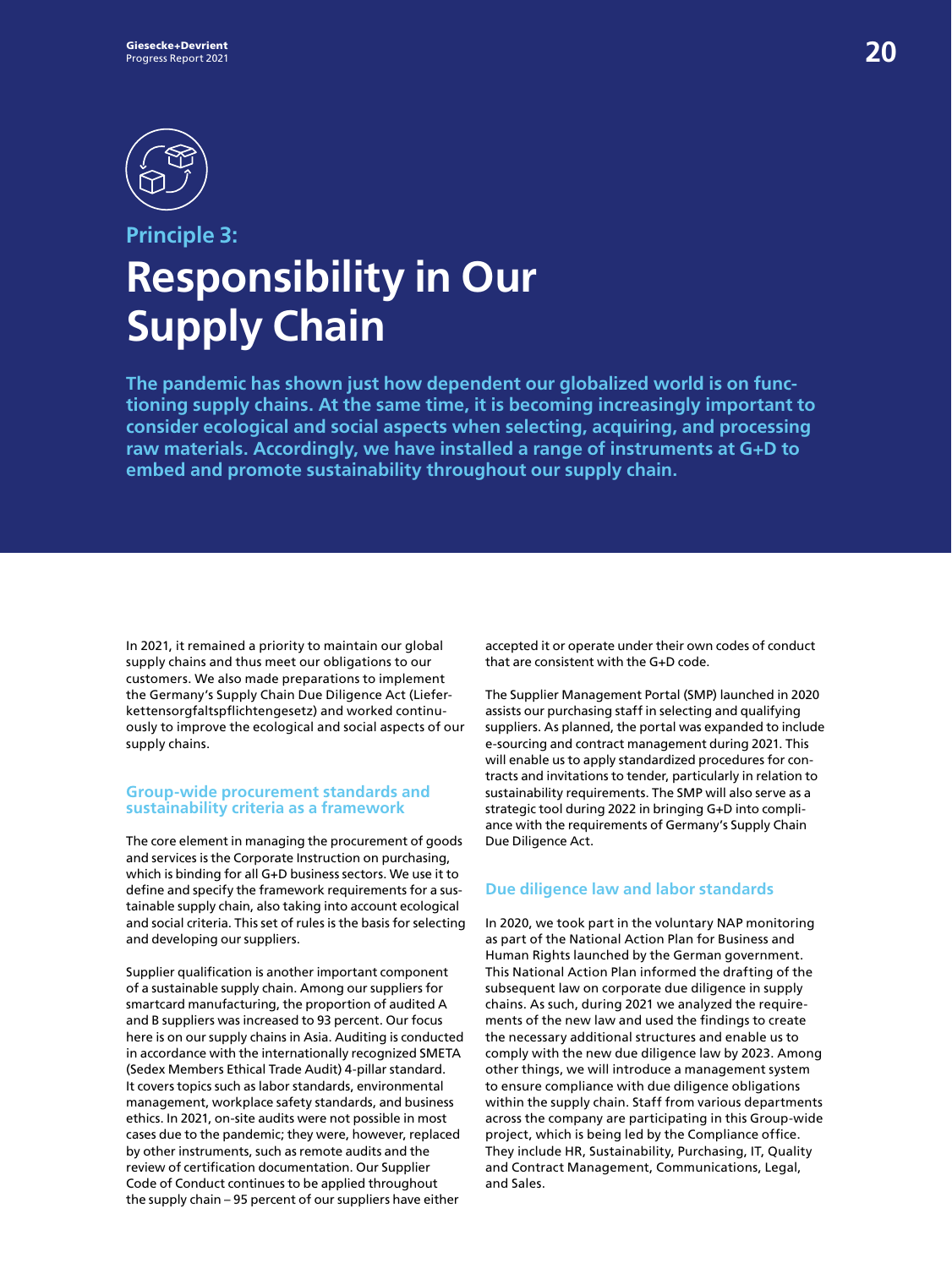We respect human rights worldwide and uphold labor standards. We work closely with our suppliers to ensure that this commitment applies throughout our supply chain. Going forward, we will be intensifying our efforts in this area. Our aspiration is to engage more strongly with influencing factors outside our core business.

Like our Code of Conduct, our compliance surveys are addressing topics such as key human rights as well as covering conflict materials, i.e. questions and policies on forced labor, human trafficking, slavery, raw materials from conflict zones, and other locally pertinent human rights and labor questions.

Our policy on forced labor, human trafficking, and slavery complies with the UK Modern Slavery Act. We issue an annual statement reaffirming this compliance.

The purchase of chip cards, in particular, calls for careful investigation of conflict materials and how cobalt is procured. We record the materials used in chip card production and ensure that the metals used do not come from conflict zones and are DRC conflict free. In addition, we ensure that smelting works that are directly or indirectly part of our supply chain meet the requirements of the Responsible Minerals Assurance Process or a similar audit program. Our 2021 reporting on conflict materials complies with the requirements of the Dodd-Frank Act.



### **Principle 3: Responsibility in Our Supply Chain**

**We apply strict environmental and social standards to our extensive supply chain that meet or exceed all relevant national and international regulations. Sustainability is an important criterion whenever we select a new supplier. We also work with our suppliers to improve transparency in the supply chain, identify risks, and avoid associated negative outcomes.**

With our responsible approach to our supply chain – including Group-wide procurement standards and a commitment to human rights – we are actively contributing to SDG 8 (Decent Work and Economic Growth) and SDG 12 (Responsible Consumption and Production).

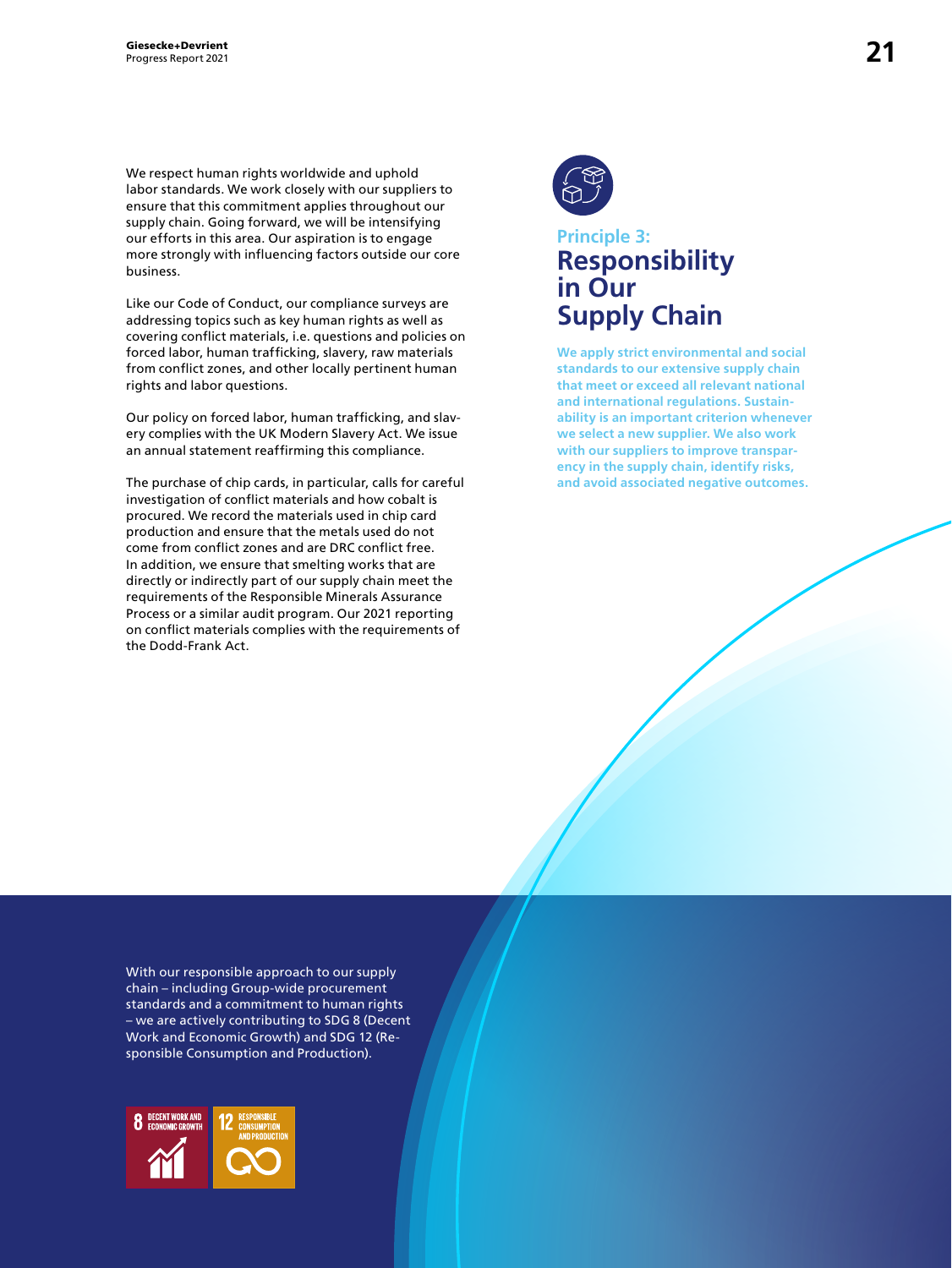

## **Principle 4: Responsibility through Our Business Portfolio**

**With its products and solutions, G+D is an important enabler of sustainable development in many countries worldwide. Our business is focused on four key fields: payment, connectivity, identities, and digital infrastructures. In 2021, G+D and its solutions again played a critical role in global security and stability by providing reliable protection in important security-related areas. We are continuously evolving our business portfolio and adapting it to meet the challenges of the future in order to ensure that we remain a reliable partner for security and innovation in our global community. We apply a variety of different types of leverage to make this happen, including organic innovation, acquisitions, venture capital investments, and deployment of our Corporate Development Fund. As we move forward and develop our portfolio, we will pay particular attention to technologies and investments that contribute to sustainability. Where objectives conflict, the newly formed ESG Committee will have the right to exercise a veto.** 



#### **Payment**

Our products and solutions facilitate secure payment. With our broad portfolio for public currencies as well as electronic and digital payment methods, G+D occupies a unique position in the payment ecosystem.



#### **Connectivity**

Millions of devices have already been interconnected in the Internet of Things (IoT) – with more being added every second. G+D supplies key technologies for trusted connections between people and machines in the Internet of Things.



#### **Identities**

The ability to participate fully in modern society depends on having a secure personal identity. G+D provides governments and public authorities all over the world with reliable, integrated ID solutions – both physical and digital.



#### **Digital infrastructures**

Digitization and connectivity are growing exponentially – and with them the number and complexity of cyber attacks. As an IT security partner to the Federal Republic of Germany, G+D enables digital sovereignty for governments, companies, and wider society.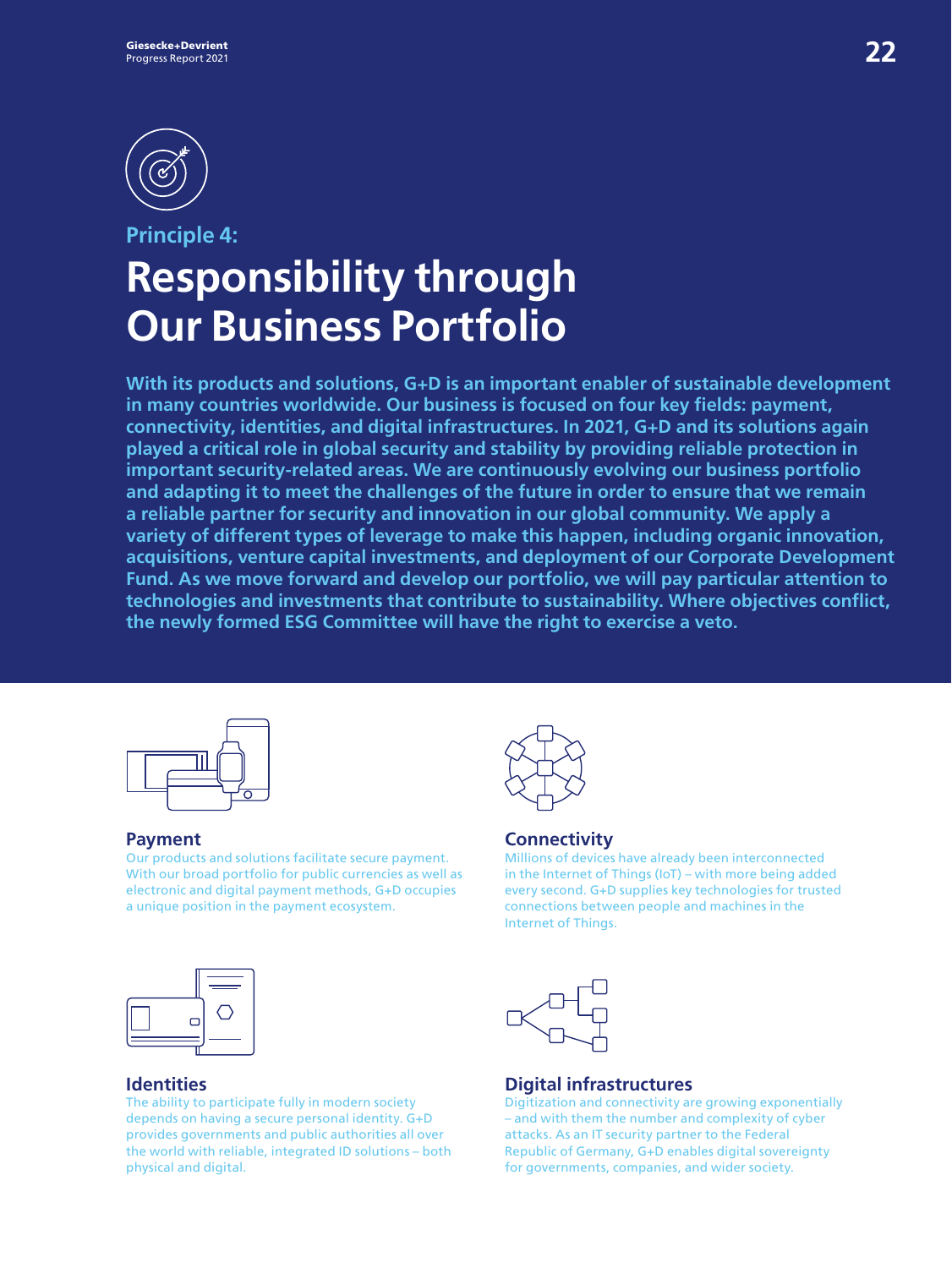### **Contribution to global development by G+D locations**

**G+D has locations in 33 countries around the globe. Through our projects and investments in many parts of the world, we are contributing to sustainable development at the local level, whether by creating new jobs or building know-how and infrastructure.** 

#### **Payment: Financial inclusion through a variety of payment options**

G+D has a wide range of different payment options in its portfolio for people around the world. We therefore not only offer customers convenience and security, we also make a significant contribution to social inclusion as well. In some countries, for example, accessing the mobile network is simpler than accessing the financial system. Our secure payment methods for mobiles provide people living in these circumstances with the opportunity to take part in economic life. In other countries, cash is the only means many people have for making and receiving payments. For persons who do not have identity documents or a bank account, prepaid payment cards offer an easy-to-use alternative. In the future, central bank digital currencies (CBDC) will be available for anyone to use as a digital payment method, regardless of whether they have a bank account or access to technical infrastructure. We are developing a broad portfolio of products and solutions in this area, with several initial pilot projects underway. We also continue to pursue development in the field of electronic and digital payment. Over the past reporting year, we expanded our portfolio to include authentication.

#### **Connectivity: Security for sustainable innovation**

G+D secures digital connectivity between people and things on the internet, thus building the foundations for solutions and services that improve the quality and sustainability of people's lives. In 2021, G+D took further action to position itself for future demands by completing an acquisition relating to the Internet of Things (IoT). Among other things, IoT can make the central supply of energy to cities and communities more efficient, reliable, and cost effective. Using smart home applications, people can intelligently manage lighting or heating at home and save energy. This technology must be reliable and secure. G+D makes an important contribution here through its connectivity offering.

#### Security for artificial intelligence

According to current estimates, seven exabytes of video data will be transmitted from vehicles and public cameras next year. These countless data points are hugely important in creating an autonomous infrastructure and generating added value for data-driven services and new companies and business activities. In 2019, G+D Ventures invested in the startup BrighterAI. It has developed a process whereby personal features, such as faces, can be anonymized while retaining the camera data for use in analytical and machine-learning applications. With this innovative approach to anonymization using artificial neural networks, BrighterAI has resolved the "data protection vs. analytics" dilemma for the more than 1.1 billion public cameras. By applying the same technology in public transportation systems, retail businesses, and shopping malls, artificial intelligence can provide the key to secure, technology-assisted, smart cities of the future.

#### Sustainable mobility

The development of autonomous, connected driving is a key technology on the path to more sustainable mobility. It will, for example, offer entirely new opportunities around the development of car-sharing models, which will make it easier for people to forgo having a car of their own. Along with security, the use of the right kind of chips will be essential to making autonomous driving a reality. This is where G+D is playing a key role: nine of the ten leading automobile manufacturers rely on embedded SIM technology from G+D for their vehicle networking applications.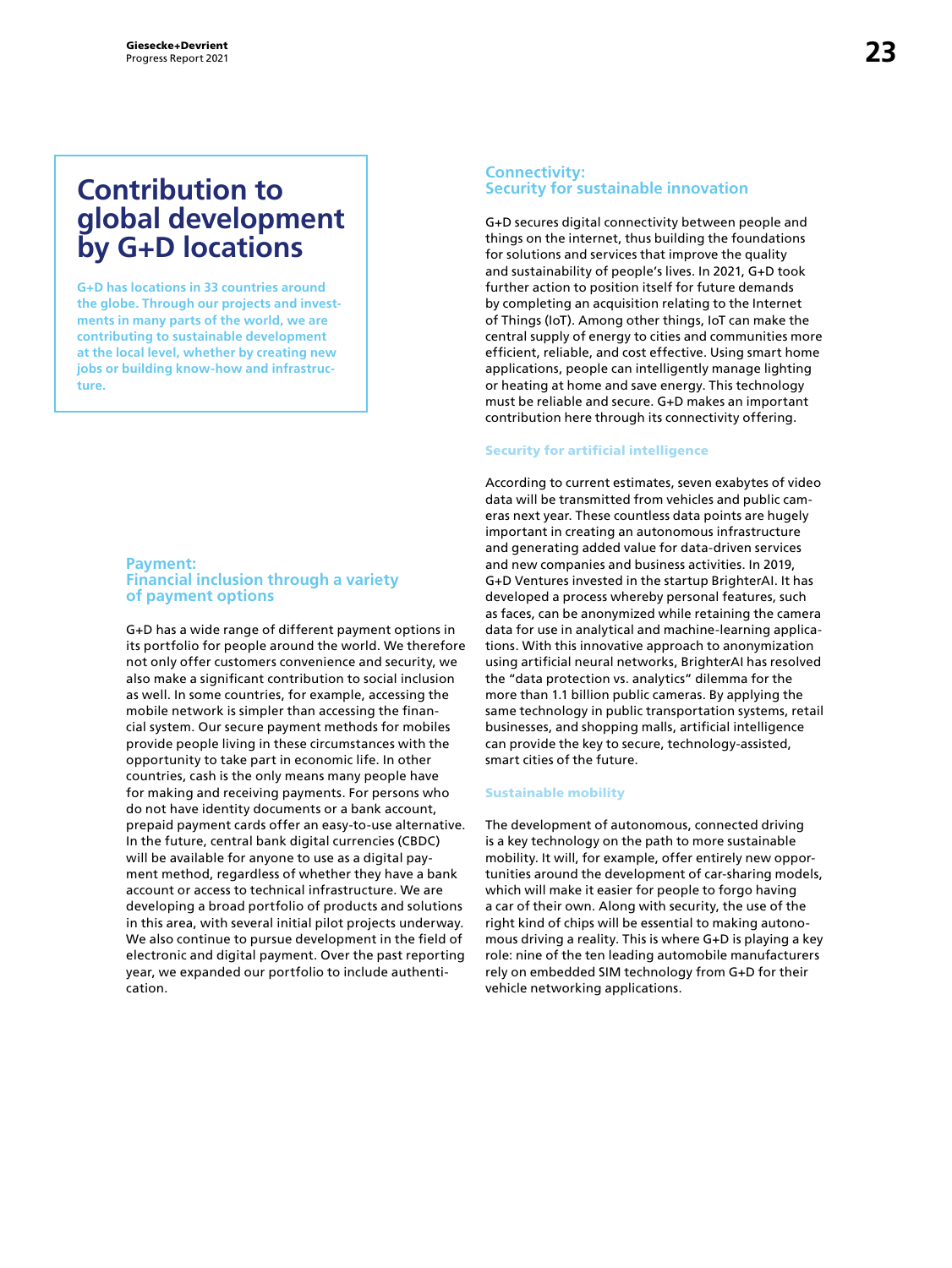#### **Identities: Securing identities and social inclusion**

Currently, roughly a billion people worldwide do not possess a legal identity. However, it is a prerequisite for issuing a wide range of official documents, such as birth and marriage certificates, as well as identity and travel documents. In 2021, Veridos committed itself to the human rights goal of the United Nations of a "legal identity for all" by including it in its corporate vision. The aim is that by 2030, everyone around the world should have a legal identity and free birth registration. This is also codified in SDG 16 of the United Nations because only a unique identity allows legal protection and freedom of movement, access to government services such as healthcare and education, and – not least – secure elections. Veridos supports the achievement of this goal through its products and solutions with operations that cover the entire globe. In total, 100 governments around the world use Veridos technologies.

During the reporting year, for example, Veridos produced new electronic passports for the Danish National Police, while in Bangladesh Veridos is helping roll out a state-of-the-art system of electronic passports, identity solutions, and border controls.

Veridos also established a new e-government line of business, which offers solutions that support the digitization of government administrative processes. This is aimed at making it easier in the future for citizens to access documents and public services.

#### **Digital infrastructures: Digital solutions for a secure and more sustainable life**

Our vision is to become Europe's leading cyber security company. Increasing digitization, which has gained momentum due to the Covid-19 pandemic, spans many areas of life. This applies, for instance, to the contemporary workplace – because even after the pandemic ends, remote and digital working will continue to play a greater role in business as well as in government offices. Secure data traffic and protection of sensitive data against cyber attacks will be essential for the secure use of both present and future technologies. G+D products provide tailored solutions to ensure that society, companies, and public authorities are able to securely benefit from digitization and growing connectivity.

In 2021, G+D integrated stashcat, a messenger service for highly secure and flexible communications, into its business. stashcat combines the features of familiar messenger and cloud applications while operating its service in compliance with data protection requirements and exclusively in Germany-based data centers. The startup has already acquired several major clients, such as the German armed forces and police. A version designed for the education sector, schul.cloud, is being used by more than 7,500 schools across Germany.

### **Data protection as a critical component of our products and solutions**

**Products and solutions that involve large volumes of data inevitably raise questions about data protection and ethical data practices. At G+D, data protection is therefore of critical importance when it comes to developing new digital solutions – both in terms of privacy by design and privacy by default. But there is yet another aspect of data security that needs to be borne in mind, given that the need for security and trust generally increases over the course of the data life cycle. This cycle extends from the time the data comes into being ("at the edge"), through the point at which it is initially secured and processed ("edge computing"), to its transfer and secure, distributed storage (secure cloud/distributed cloud), and on through to its eventual use. In order to cover the entire data life cycle, we intend to expand our business to include topics such as secure edge cloud solutions, secure and reliable processing of data, and technologies for data recognition and the reliable handling of unsecured, potentially manipulated data. We rigorously apply the latest changes to and developments in data protection, such as case law relating to the Privacy Shield (Shrems II). Our commitment to data protection is recognized by others. G+D is regularly audited by customers, with consistently positive results.**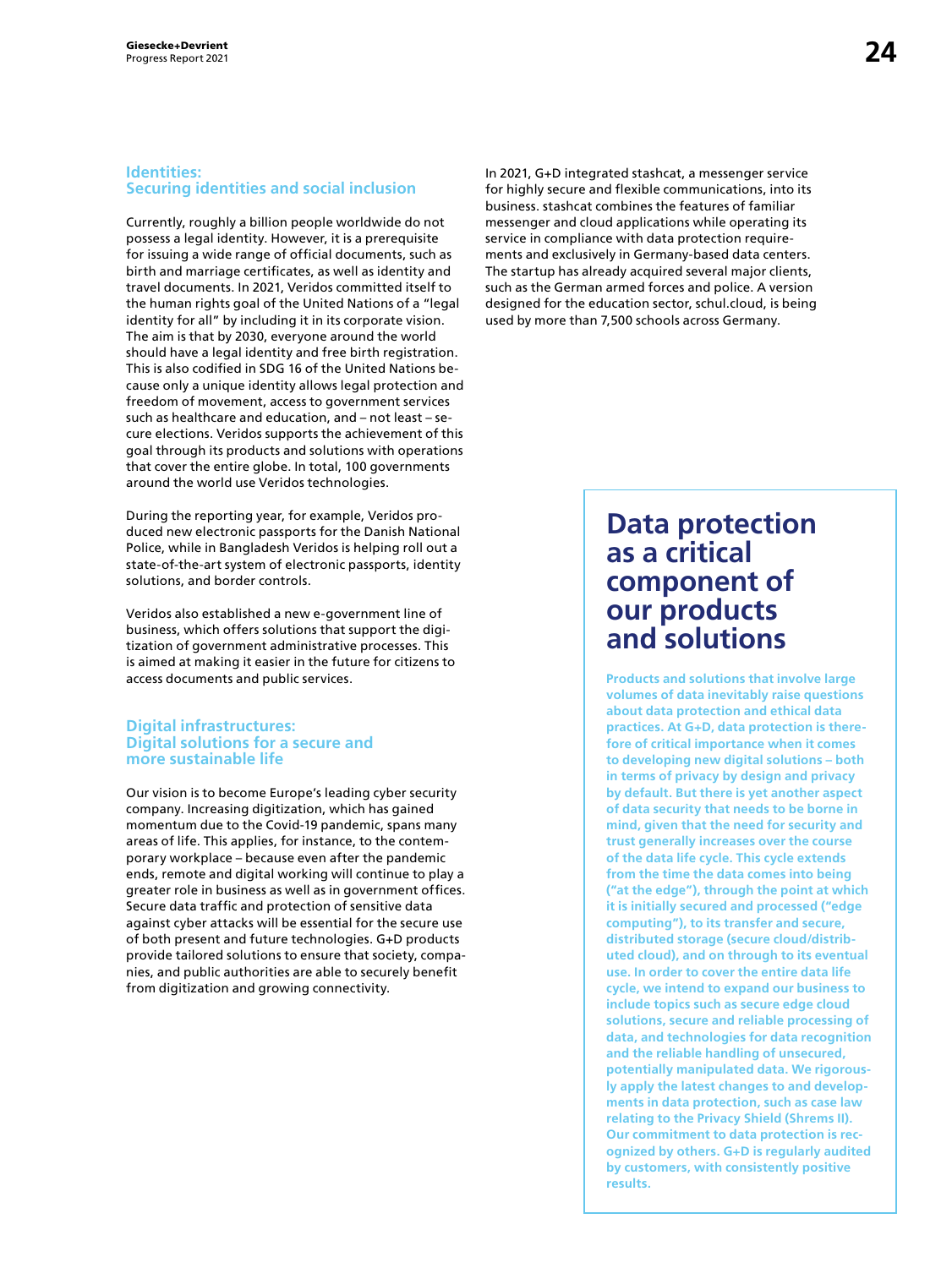

### **Principle 4: Responsibility through Our Business Portfolio**

**Across all our products and services, we deliver security, quality, and reliability for our customers. Working closely with customers, we are also contributing to global and inclusive economic growth. We provide security for payment transactions and for connectivity, digitization, and identification. As such, we enable our customers to create new digital business models and develop solutions and services that make our lives more convenient and sustainable.**

We contribute to multiple SDGs through our commitment to exercise responsibility in our business portfolio. By promoting secure and inclusive economic growth, we are contributing to SDG 8 (Decent Work and Economic Growth), SDG 9 (Industry, Innovation and Infrastructure), and SDG 10 (Reduced Inequalities). We are also working to improve social inclusion in support of SDG 10 (Reduced Inequalities) and SDG 16 (Peace, Justice and Strong Institutions). SDG 16 is further strengthened by our contribution to global security and stability. Finally, G+D's efforts to make many people's lives more sustainable are supporting SDG 8 (Decent Work and Economic Growth), SDG 10 (Reduced Inequalities), SDG 12 (Responsible Consumption and Production), and 13 (Climate Action).

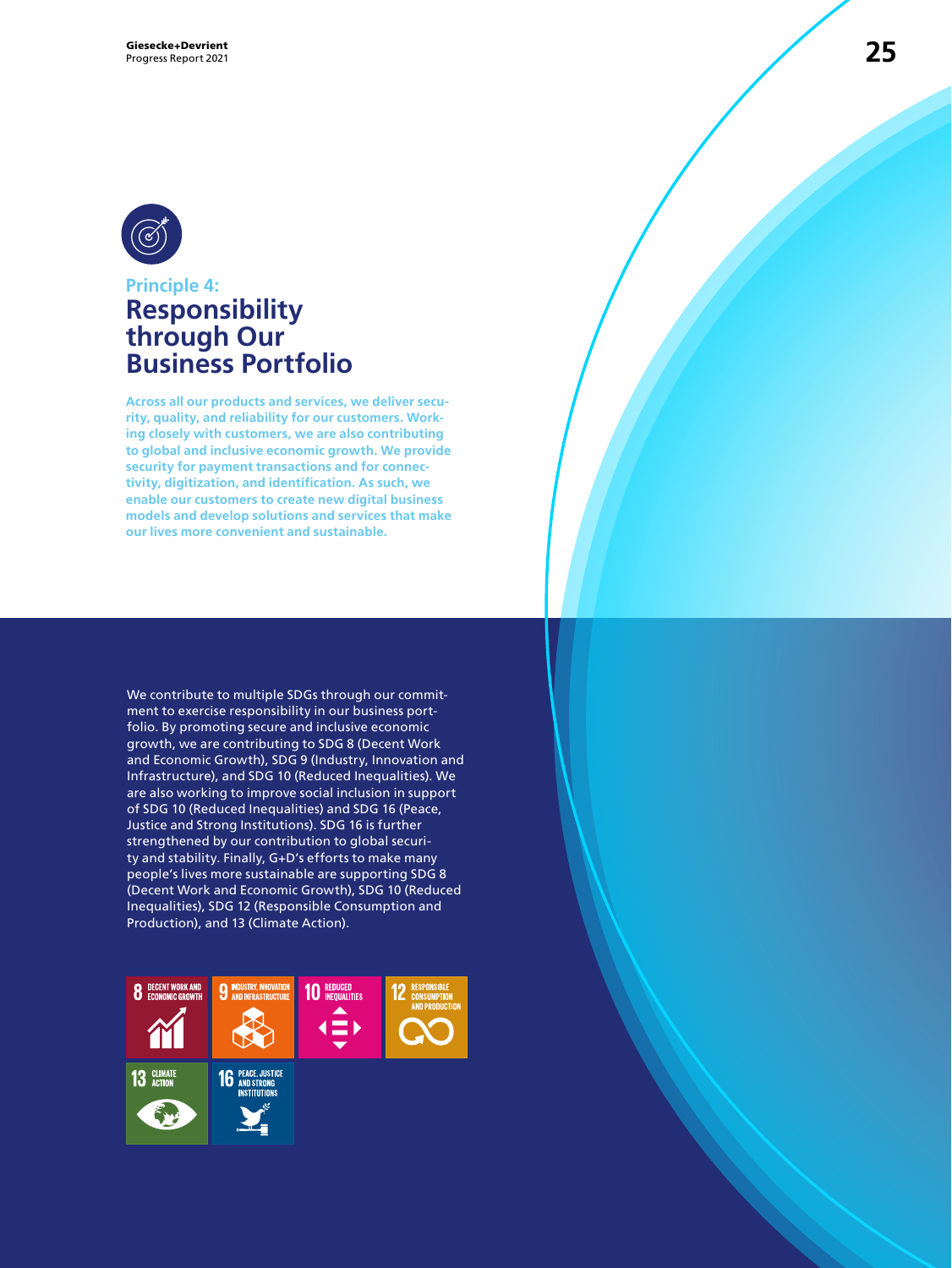

## **Principle 5: Responsibility for Our Business Practices**

**Our corporate values are of central importance for our conduct towards customers, partners, and society as a whole. We have a range of instruments in place to ensure that we live up to these values, standards, and legal requirements. Thus we maintain our reputation as a company and retain the trust of our customers.** 

#### **Central compliance management system and risk analysis**

To ensure sustained commercial success, we constantly and systematically weigh opportunities and risks for our business. Our compliance and risk management systems are key tools in this regard. During the reporting year, the Group Risk and Compliance Committee (GRCC) met regularly to assess risks and to drive forward the ongoing development of G+D's compliance management system (CMS).

#### Compliance management system

Our system ensures Group-wide regulatory compliance to avoid issues such as corruption and antitrust law violations. We aim to eliminate sources of error before breaches occur. We have therefore created compliance committees in all business sectors and at Group level to regularly monitor the CMS. The compliance management system was independently audited at G+D Currency Technology, G+D Mobile Security, and Veridos in accordance with IDWPS 980.

Open communication and staff training are important in preventing compliance incidents. We are therefore constantly strengthening our internal communications around this subject. We provide e-learning content on the basic principles of compliance, on anti-corruption measures, on antitrust law, and on data protection.

#### Risk analysis

Our risk assessment allows us to identify both gross and net risks, ensuring that external risks are also on our radar. We proactively and systematically identify and assess emerging risks – including potential compliance breaches in relation to corruption and antitrust law – and introduce preventive measures. During the reporting year, additional measures were developed and implemented on the basis of the net risk assessment undertaken in 2020. The business partner screening process was updated during the reporting year.

#### **Internet-based whistleblower system**

Internal and external whistleblowers play an important role in uncovering abuses in society, politics, and business. We actively encourage people to raise concerns: whistleblowers can report issues to their managers, the relevant compliance officer, or via the "Tell G+D" whistleblower system. "Tell G+D" fulfills all requirements of the relevant EU directive and provides whistleblowers the opportunity to protect themselves by remaining anonymous. We will be drawing up a new worldwide whistleblowing guideline in order to better provide information about options for whistleblowers. This document will also cover legislative developments on a country-by-country basis.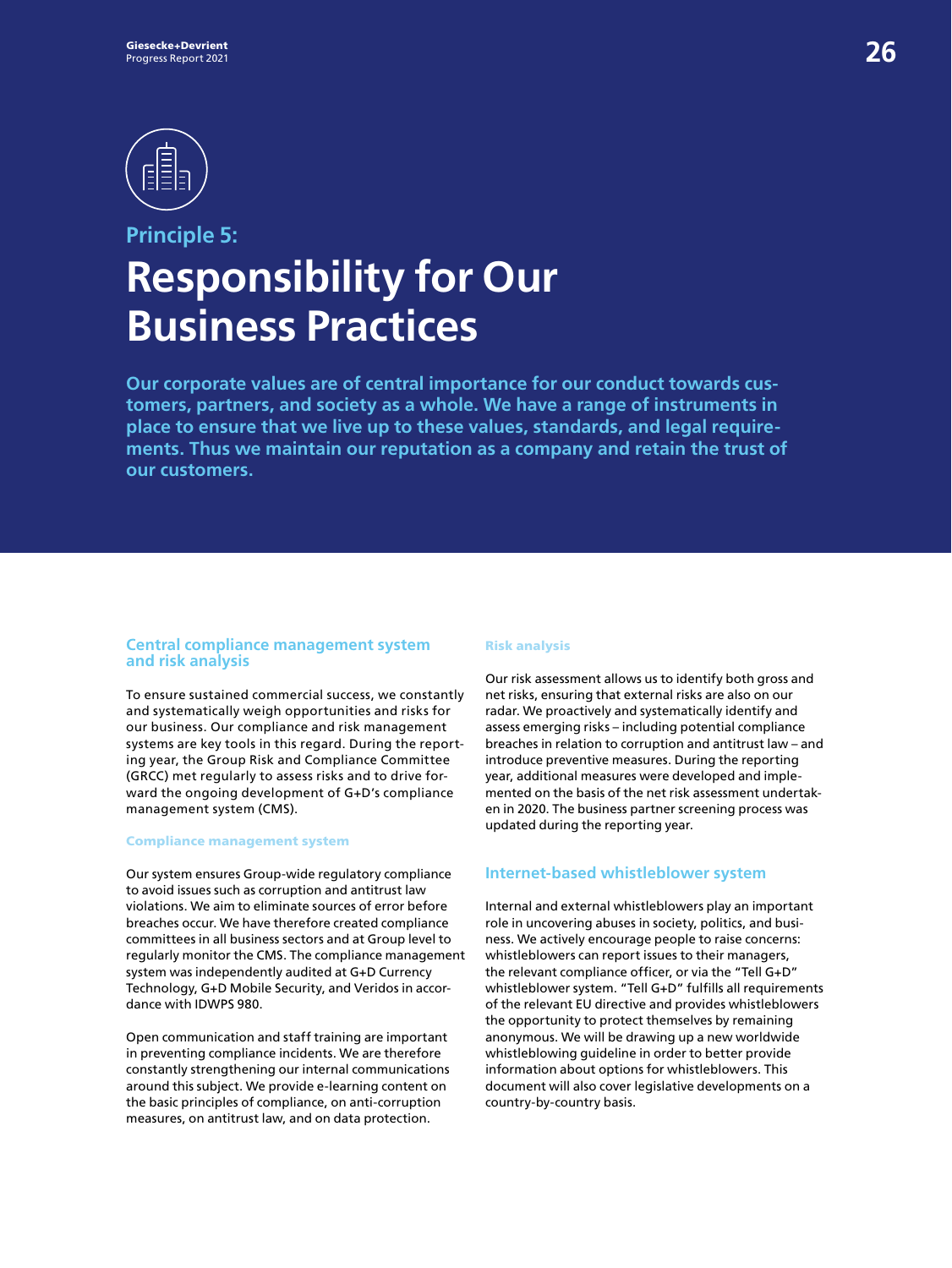#### **Code of Conduct**

Our Group-wide Code of Conduct combines inter alia the principles of the UN Global Compact, the core labor standards of the UN's International Labor Organization (ILO), the UN Declaration of Human Rights, and the requirements of the ISO 45001 standard. Compliance with all points is checked by the internal Corporate Audit function. In 2021, we initiated a Group-wide process to revise our Code of Conduct to align it with new statutory requirements and international standards. The new code will be completed and published in 2022.

#### **Human rights and due diligence obligations in the supply chain**

The requirements stipulated by Germany's Supply Chain Due Diligence Act will apply to G+D starting in 2023. In 2021, G+D duly began preparing for implementation. In order to satisfy statutory due diligence obligations, G+D is establishing a human rights compliance management system based on the principles of the central G+D compliance management system. Please see Section 3, "Responsibility in Our Supply Chain" (page 19f).

#### **Banknote Ethics Initiative (BnEI)**

The Banknote Ethics Initiative is committed to bolstering ethical practices in the banknote industry, fighting corruption, and promoting compliance with antitrust law. G+D is a co-founder of the initiative. In 2021, G+D Currency Technology underwent another successful audit and received a "best-in-class" rating.

#### **Data protection**

Data protection is of crucial importance for G+D and especially for our business – at multiple levels. We handle the personal data of our employees, our business partners, and in particular our customers with the utmost care and comply with all the relevant laws and regulations. We have a special commitment to data protection, not least as part of our corporate digital responsibility. In our Code of Conduct, we pledge to safeguard data and protect the right to privacy.

We have implemented a global data protection management system (GDPMS) to ensure Group-wide data protection and data security standards for the collection, processing, and use of personal data. Our management system comprises the following:

- Documentation of all processes and processing related to data protection, across the Group
- Creation and management of all documentation and contracts required for external data processing
- Implementation of and support for customer inquiries • Processing of right of access requests from data sub-
- iects
- Compliance with legally required measures for deletion of personal data
- Internal training

The data protection management system is supported by our network of local data privacy officers and data protection coordinators. They are available at our subsidiaries to serve as multipliers and points of contact. For documentation purposes, we use a digital system in which all relevant data and procedures are recorded across the Group.

This digital system meets statutory requirements and allows us to identify emerging data protection risks and respond accordingly.

As a contract data processor, it is essential for us that we be able to provide our customers with a high level of data protection and that we are able to verify the same. Our Binding Corporate Rules (BCRs) provide consistent and comprehensive data protection. Binding Corporate Rules represent a framework that is a hallmark of good data protection practices and is referred to by experts in the field as the gold standard.

G+D was among the first German companies whose Binding Corporate Rules for autonomous internal data processing as a controller were recognized by public authorities. Moreover, in 2018 we became the first company in Germany to be approved as a contracted processor. All subsidiaries were successfully audited for compliance with the Binding Corporate Rules.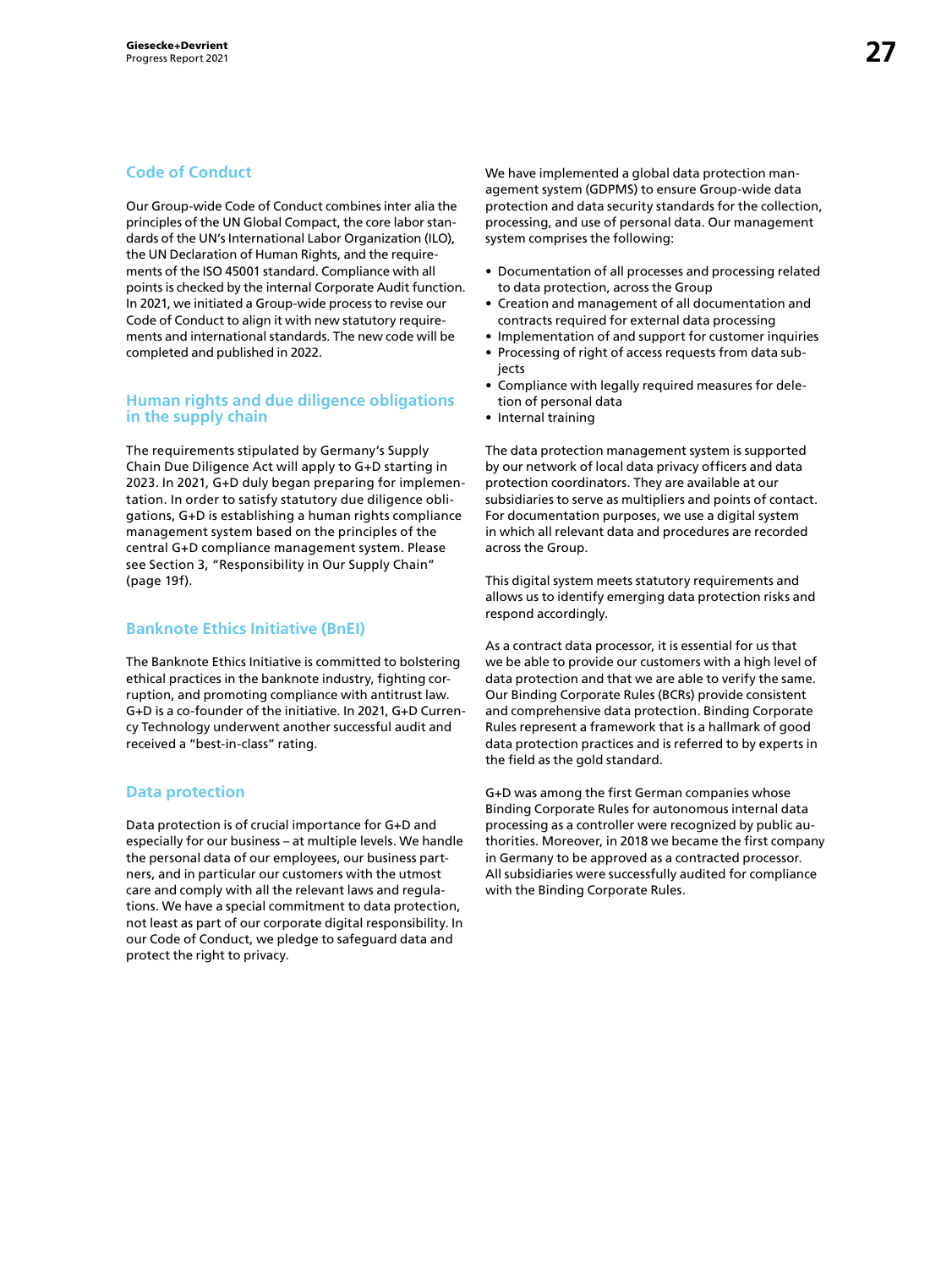Our employees play a crucial role in ensuring and improving data protection. Accordingly, we conduct regular, mandatory training sessions on data protection worldwide. Along with corporate-wide e-learning courses, we also held online information events in 2021 devoted to specific topics. In addition, periodic sessions took place during 2021 involving local privacy officers and data protection coordinators where professional expertise and experience were shared.

#### **Transparency**

Only companies that practice transparency are capable of earning the trust of their customers and partners. We therefore report our corporate figures and document G+D's development in our annual report, through our public relations efforts, and in our yearly UN Global Compact progress report. We also provide information about our activities on relevant platforms, such as EcoVadis. Our EcoVadis rating saw G+D Mobile Security improving by four points in the area of human rights and labor standards last year, reaffirming our silver status. G+D thus ranks among the top 20 percent of companies registered with EcoVadis. We publish our environmental data through the voluntary CDP program (formerly: Carbon Disclosure Project). This data is analyzed by CDP and made available to business partners.



### **Principle 5: Responsibility for Our Business Practices**

**By adhering to our values as well as national and international laws and guidelines, we strengthen our reputation as a company and create the foundation for trusting relationships with our customers. Our compliance management system and Code of Conduct serve to embed integrity and adherence to the law within our organization and also in our business relationships throughout the value chain.**

By accepting responsibility for our business practices, we are promoting SDGs 8 and 16. We contribute to SDG 8 (Decent Work and Economic Growth) through our sustainable business model and to SDG 16 (Peace, Justice and Strong Institutions) through our promotion of business ethics, opposition to corruption, and support for global data protection and cyber security.

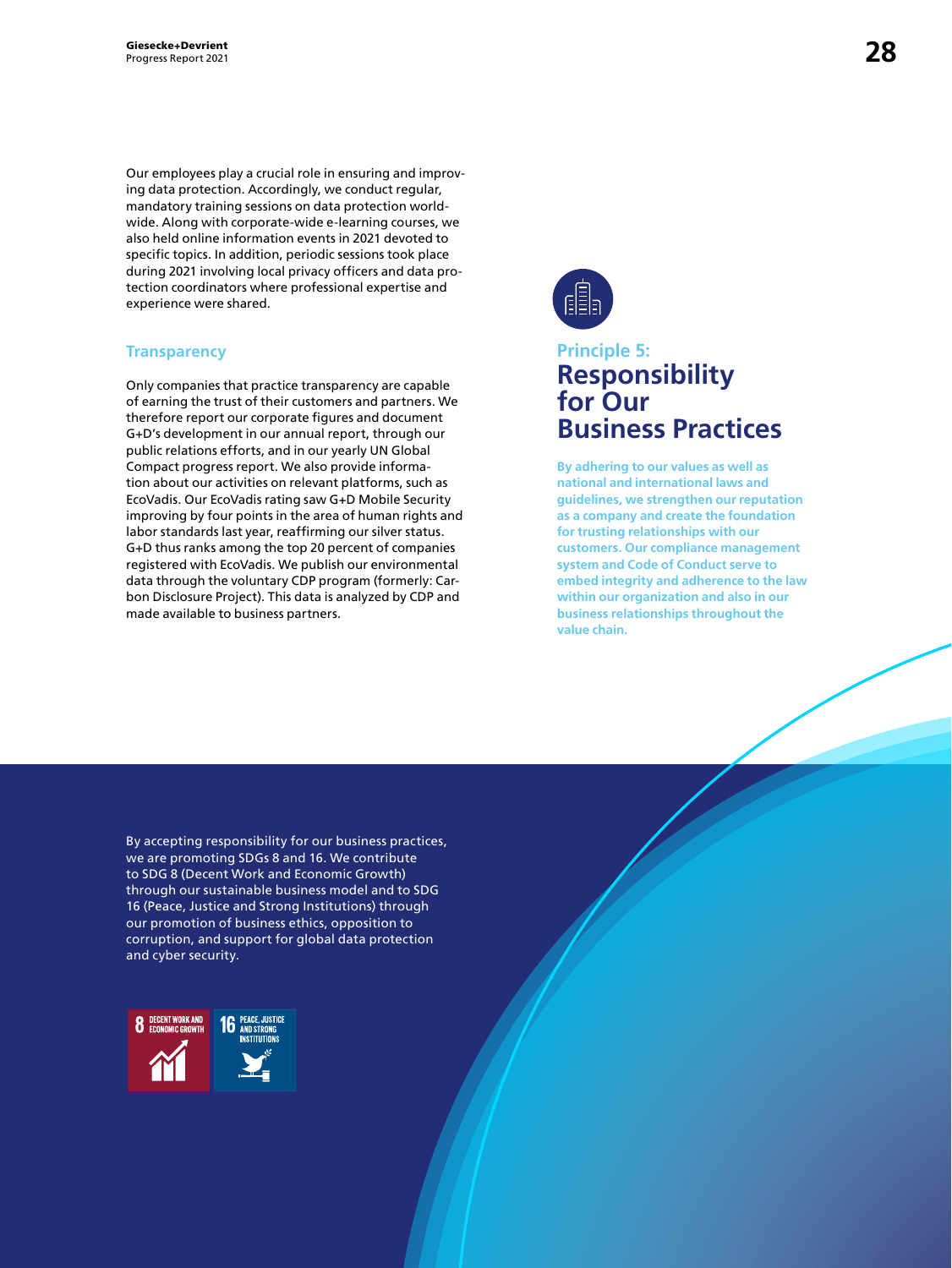

## **Principle 6: Responsibility for Our Society**

**Established in 2010, the Giesecke+Devrient Foundation is the main vehicle for G+D's commitment to social responsibility. Despite the Covid-19 pandemic, the Foundation was able to continue and develop its activities in the fields of education, culture, and the arts during 2021. The Foundation also underwent strategic and staff renewal. In conjunction with the G+D Group, the Foundation also selected Munichbased educational charity Erziehungshilfezentrum Adelgundenheim as a G+D nominated good cause. Going forward, the charity will receive assistance from G+D employee volunteers at the company's Munich location.** 

#### **New Foundation leadership**

The Foundation has been under the new joint leadership of Celia von Mitschke-Collande and Kirsten Peter since early 2021. The arts, culture, and education remain central to the Foundation's activities, and it will retain and expand its existing partnerships. The Foundation intends to focus on larger-scale projects in this regard. This will allow it to sharpen its profile and raise its public visibility, as will the redesign of the Foundation's website and increased communication via social media. The Foundation will also engage in additional fund-raising activities to increase donations.

#### **Foundation focus and activities in 2021**

Ever since the company was established, G+D has had strong links to the arts and in particular to artistic printing techniques. The G+D Foundation began supporting the Museum for Printing Arts in Leipzig in 2011, which offers both an extensive collection of exhibits as well as courses, informational events, and seminars for students. In 2020, the museum and the Foundation launched an Artist-in-Residence program that brings four artists to the museum for a four-week work stay. An exhibit of the artworks created during their residence was held in 2021. In the second year of the program, owing to the large number and high quality of applications, the Foundation chose five artists for the residency, which ran from August to December 2021. The results will be presented in an exhibition beginning in March 2022. The third round of the Artist-in-Residence program will be announced in the course of 2022.

In the cultural sector, the Foundation has focused in recent years on international exchange programs. These programs are aimed at contributing to understanding and tolerance, peaceful coexistence, and successful collaboration in a globalized world. The Foundation has been working with the Goethe Institute in Munich since 2011 on an international development program for young people. Each year, 15- to 18-year-olds from around the world travel to Germany to complete a language course and learn about Germany and its culture. The program sponsors young people from different parts of the globe, thereby contributing to intercultural competency of the participants. In 2021, due to the pandemic, the program was only able to take place in the form of a digital summer camp. It involved young adults from Ukraine, Bangladesh, and Egypt. Starting in 2016, the Foundation expanded the program to include an annual alumni program, during which four former development program participants complete an internship at G+D, along with an intensive German language course. Due to the pandemic, the alumni program has been paused; the Foundation will resume the program once the acute phase of the pandemic has passed.

Education is the third area of focus for the Foundation. Broad-based projects provide children and young people from immigrant or underprivileged backgrounds with access to education and promote their personal development. An essential part of this effort involves a collaboration with the Munich-based Impro macht Schule e.V. charity, which was recognized with a firstplace award by the Bavarian Integration Prize organization in 2021. Through the joint "I'll be ..." project, the Foundation and Impro uses improvisational theater to help 7th grade youngsters develop greater self-con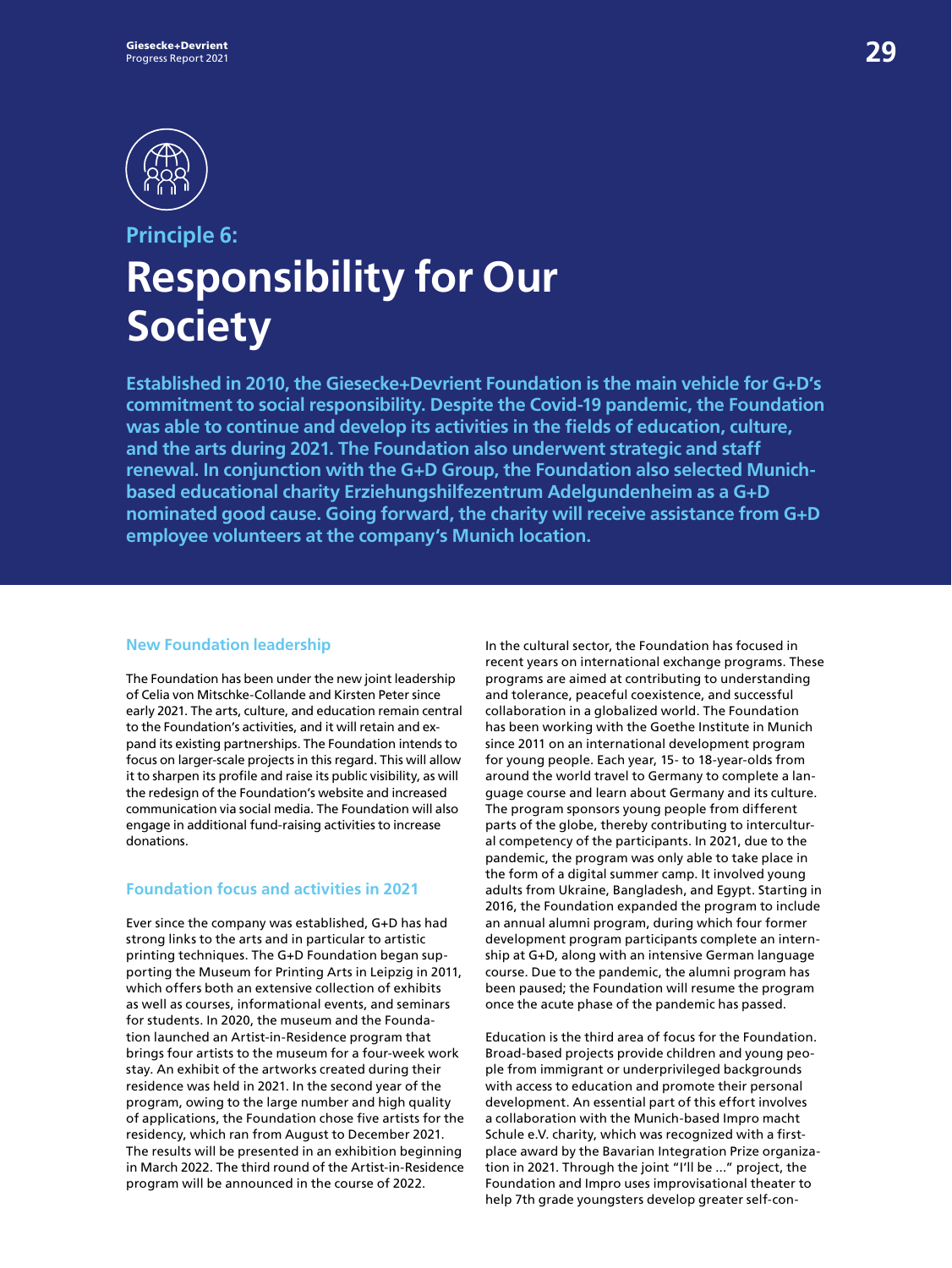fidence and learn how to treat both themselves and others with respect. Its aim is to help them transition to working life.

#### **Other G+D and Foundation activities**

In 2021, the Foundation conducted a survey of all employees in Munich in order to find a nominated good cause for G+D, which will receive assistance from G+D employee volunteers. Employees could provide information on what sort of activities they would prefer and which specific groups they would like to be involved with as well as how often they would have time for volunteering; G+D will "donate" half the time spent by employees on these activities. The institution chosen to benefit from this volunteering initiative is Munich-based educational charity Erziehungshilfezentrum Adelgundenheim. The Foundation's first act was to finance a Christmas party for the children and adolescents at the center and to provide a donation to the eleven groups housed by the charity, which was used to fulfill specific wishes.

Alongside the Foundation's activities, G+D also supports a range of charitable activities at the various company locations worldwide as well as a number of donation campaigns, both large and small. Last year, for example, G+D provided EUR 150,000 in financial assistance to flood victims in the areas around Berchtesgaden and in Bad Schandau, near our Königstein production facility in Saxony. In 2021, Veridos made a Christmas donation to help the elderly who depend on the local Munich food bank. At our location in the US last year, we drew on the company's internal Community Support Program

to lend support to 20 local social projects, including various food banks, children and youth initiatives, and mental health institutions. In total, G+D collected EUR 30,000 for projects in the US, part of which came from the company and part from the employees themselves. The money was used to support organizations that provide food aid, assist people suffering from health-related disabilities, and for suicide prevention.



### **Principle 6: Responsibility for Our Society**

**As an independent, family-owned company that dates back 170 years, we believe entrepreneurship and social responsibility go hand in hand. Economic activity is only truly sustainable in a society that is equitable, open, and secure.**

With our commitment to social responsibility through the G+D Foundation, we are contributing to SDGs 4 (Quality Education), 10 (Reduced Inequalities), and 16 (Peace, Justice and Strong Institutions).